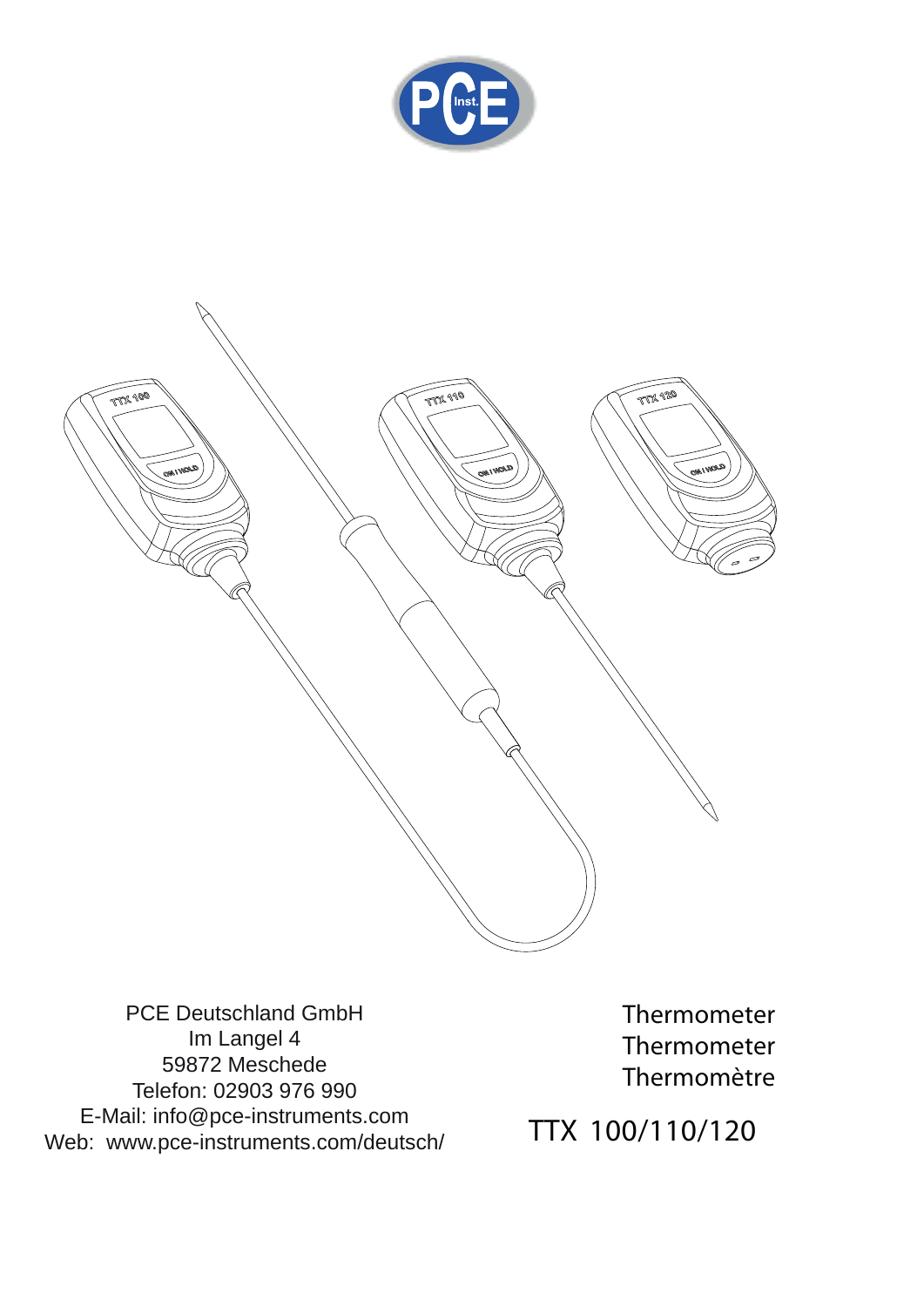#### Deutsch

Lieber Kunde,

wir gratulieren Ihnen zum Erwerb eines ebro Produkts.

Wir hoffen, dass Sie den Nutzen dieses Produkts lange genießen können und das es Ihnen bei Ihrer Arbeit hilft.

Bitte nehmen Sie sich die Zeit die Bedienungsanleitung sorgfältig zu lesen und machen Sie sich mit dem Gerät vertraut, bevor Sie es verwenden.

### **Normen:**

C

Dieses Produkt erfüllt



Die Typen TTX100 und TTX110 erfüllen die Richtlinien gemäß Norm EN 13485.

### **Eignung:**

S (Lagerung), T (Transport)

#### **Umgebung:**

A (Lebensmittellager - und Verteileinrichtung) und E (Transportable Thermometer)

#### **Genauigkeitsklasse:**

1 zur Messung der Lufttemperatur und Produktinnentemperatur.

#### **Messbereich:**

 $-50 + 350^{\circ}$ C

*Bitte beachten Sie, dass bei diesem Gerät nach EN 13485 eine regelmäßige Überprüfung gemäß EN 13486 (jährlich) durchgeführt werden muss.*

*© Copyright by ebro Electronic GmbH & Co. KG*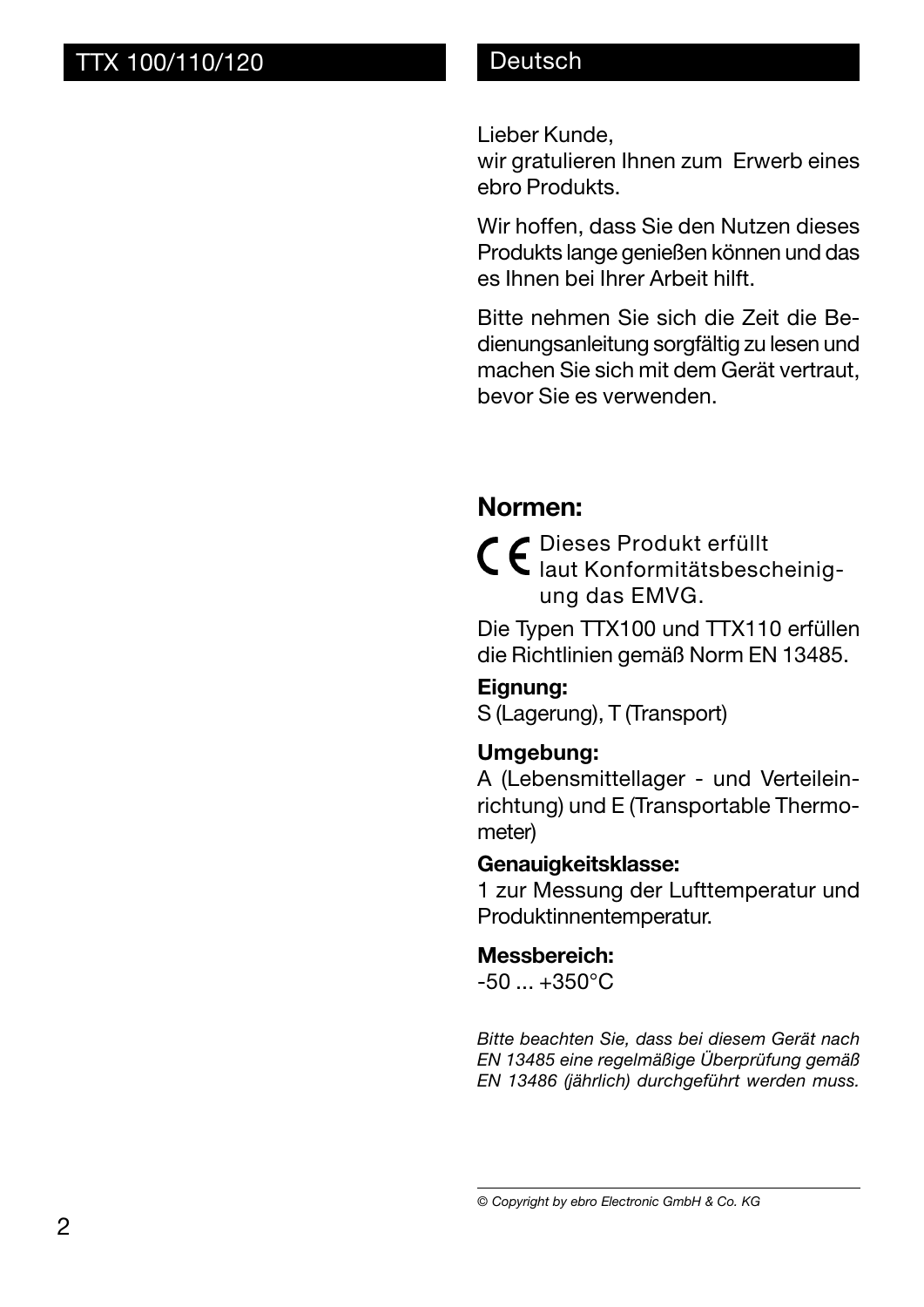#### Dear customer,

Congratulations on the purchase of an ebro product.

We hope than you can make use of this product for a long time and that it helps you with your work.

Information that are useful and important for understanding the function are highlighted in the instructions text.

#### English **Français Français**

Cher client,

Nous vous remercions d'avoir acquis un produit ebro.

Nous espérons que vous pourrez profiter longtemps de ce produit et qu'il vous aidera dans votre travail.

Les informations utiles et importantes pour la compréhension du fonctionnement de l'instrument sont repérées par une bordure à gauche du texte.

### **Standards:**

The conformity certificate confirms that this product fulfills CE guidelines.

The types TTX100 and TTX110 fulfills the guidelines in accordance with EN 13485.

**Suitability:** S (Storage), T (Transport)

#### **Location:**

A (Food storage and distribution systems) and E (Transportable thermometer)

#### **Accuracy classification:**

1 for measurement of the air temperature and of the internal product temperature.

#### **Measurement range:**

 $-50$   $+350^{\circ}$ C

*.*

*In accordance with EN 13485, this device is subject to regular (yearly) inspections as per EN 13486.*

### **Normes :**



Le certificat de la conformité confirme que ce produit suit les directives de CF

Ce produit TTX100 et TTX110 répond aux directives selon la norme EN 13485.

#### **Aptitude:**

S (Stockage), T (Transport)

#### **Environnement:**

A(Entreposage et distribution) et E (thermomètre transportable)

#### **Classe d'exactitude:**

1 pour la mesure de la température ambiante et de la température interne des produits.

#### **Plage de mesures:**

 $-50 + 350^{\circ}$ C

*Veuillez prendre garde que cet appareil doit être soumis d'après la norme EN 13485 à un contrôle régulier (annuel) conformément à la norme EN 13486.*

*1340– 5410– 5420– 04/05 3010-0354*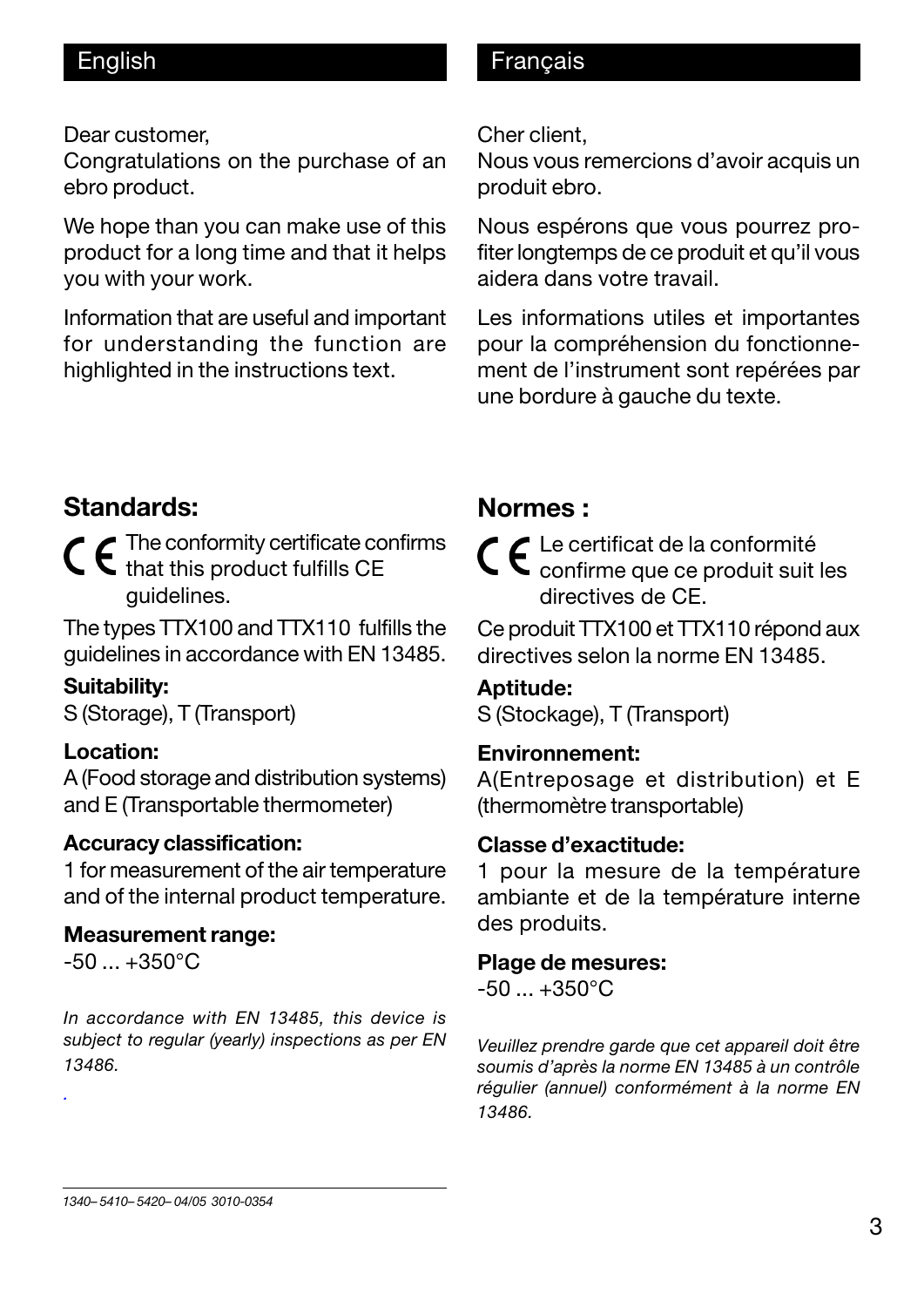# **Inhaltsverzeichnis**

| 1           | Einführung  6                    |  |
|-------------|----------------------------------|--|
| 1.1         |                                  |  |
| 1.2         | Sicherheitshinweise  8           |  |
| 1.3         | Vorsichtsmaßnahmen  10           |  |
| $\mathbf 2$ | Lieferumfang  10                 |  |
| 3           | <b>Beschreibung  12</b>          |  |
| 3.1         | Allgemein  12                    |  |
| 3.2         | Bedienung  12                    |  |
|             | 3.2.1 Einstellmöglichkeiten  12  |  |
|             |                                  |  |
| 3.3         | Temperatur messen  14            |  |
|             |                                  |  |
| 4           | Fehlermeldungen  16              |  |
| 5           | Kalibrierservice  18             |  |
| 6           | <b>Wartung und Entsorgung 18</b> |  |
| 6.1         |                                  |  |
| 6.2         | Entsorgung  18                   |  |
| 6.3         | Batteriewechsel  20              |  |
|             | 6.3.1 Einlegen der Batterie  20  |  |
| 7           | Garantie  22                     |  |
| ı           | Technische Daten  24             |  |

4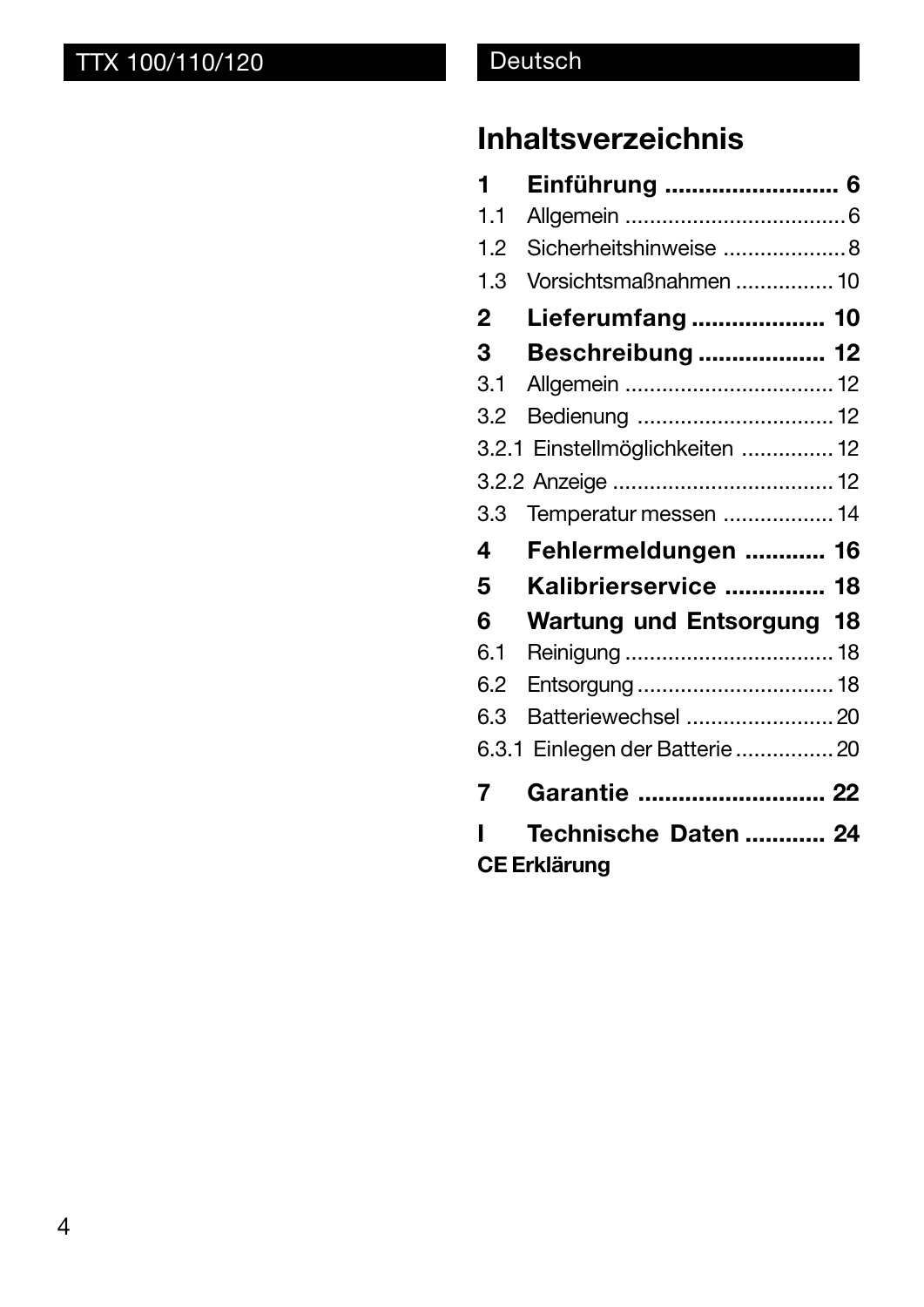# **Table of contents**

| 1           | <b>Introduction  7</b>              |  |
|-------------|-------------------------------------|--|
| 1.1         |                                     |  |
| 1.2         | Safety instructions 9               |  |
| 1.3         | Precautions  11                     |  |
| $\mathbf 2$ | Scope of Delivery  11               |  |
| 3           | Description  13                     |  |
| 3.1         |                                     |  |
| 3.2         | Operation  13                       |  |
|             | 3.2.1 Switching on thermometer  13  |  |
|             |                                     |  |
| 3.3         | Measuring temperature  15           |  |
|             |                                     |  |
| 4           | <b>Error Messages  17</b>           |  |
| 5           | Calibration servicing  19           |  |
| 6           | <b>Servicing and waste disposal</b> |  |
|             |                                     |  |
| 6.1         |                                     |  |
| 6.2         | Waste disposal  19                  |  |
| 6.3         | Replacing the battery  21           |  |
|             | 6.3.1 Assembly of battery  21       |  |
| 7           | <b>Warranty  23</b>                 |  |
| ı           | <b>Technical information  25</b>    |  |

# English **Français**

# **Tables des matières**

| 1   | <b>Introduction  7</b>           |  |
|-----|----------------------------------|--|
| 1.1 | Informations générales 7         |  |
| 1.2 | Consignes de sécurité 9          |  |
| 1.3 | Mesures de précaution  11        |  |
| 2   | Contenu de l'emballage  11       |  |
| 3   | Description12                    |  |
| 3.1 | Informations générales  13       |  |
| 3.2 | Utilisation  15                  |  |
|     | 3.2.1 Allumer le thermomètre  13 |  |
|     |                                  |  |
| 3.3 | Mesurer la température  15       |  |
| 4   | Messages d'erreur  17            |  |
|     |                                  |  |
| 5   | Service de calibrage  19         |  |
| 6   | Entretien et mise au rebut       |  |
|     |                                  |  |
| 6.1 | Nettoyage  19                    |  |
| 6.2 | Mise au rebut  19                |  |
| 6.3 | Changement de la pile 21         |  |
|     | 6.3.1 Placer la pile  21         |  |
| 7   | Garantie  23                     |  |
| ı   | Caractéristiques techniques      |  |
|     |                                  |  |

### **Déclaration CE**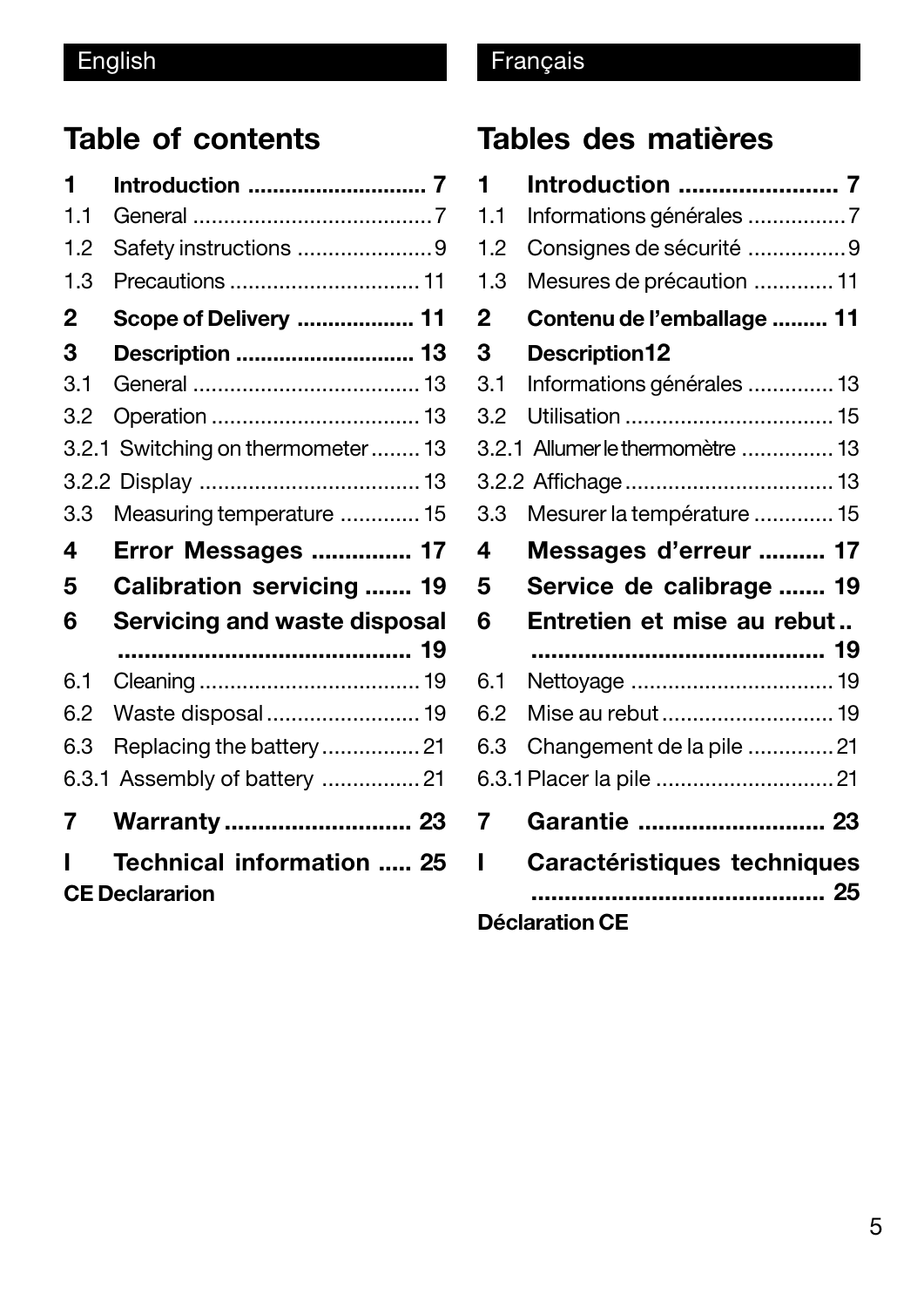# **1 Einführung**

# **1.1 Allgemein**

Lesen Sie diese Bedienungsanleitung aufmerksam durch, bevor Sie Ihr neues Thermometer in Betrieb nehmen.

Die Anleitung führt Sie mit klaren und einfachen Anweisungen in den Umgang mit dem Thermometer ein.

Informationen, die für das Verständnis der Funktionsweise nützlich und wichtig sind, finden Sie im Anleitungstext durch Balken markiert.

Beachten Sie im Interesse eines gefahrlosen Umgangs mit dem Thermometer die mit dem Zeichen  $\triangle$  versehenen Sicherheitshinweise.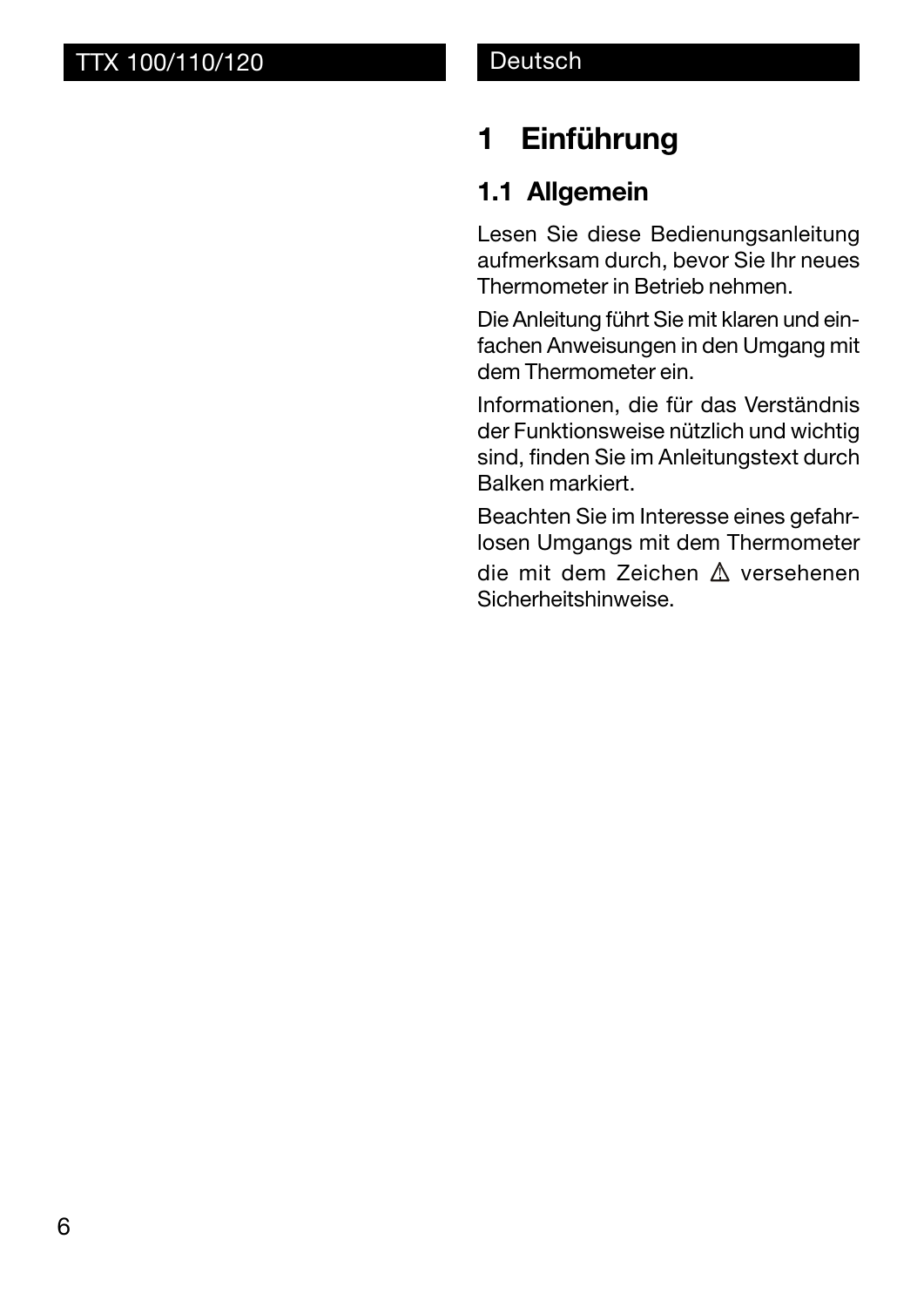# **1 Introduction**

# **1.1 General**

Please read these operating instructions carefully before using your new thermometer.

These instructions guide you through working with the thermometer with clear and simple directions.

Any information which is useful or relevant in the understanding of the functionality is headlined as such in the **instructions** 

To ensure safe operation of the thermometer, follow all those safety instructions as indicated by the  $\triangle$ symbol.

# **1 Introduction**

# **1.1 Informations générales**

Veuillez lire attentivement le présent mode d'emploi avant d'utiliser votre thermomètre.

Ce mode d'emploi vous donne des instructions claires et simples concernant l'utilisation du thermomètre. Les informations utiles et importantes pour la compréhension du fonctionnement de l'instrument sont mises en évidence par une barre dans le texte de la notice.

Respectez les consignes de sécurité marquées par un symbole  $\triangle$  dans l'intérêt d'une manipulation du thermomètre sans danger.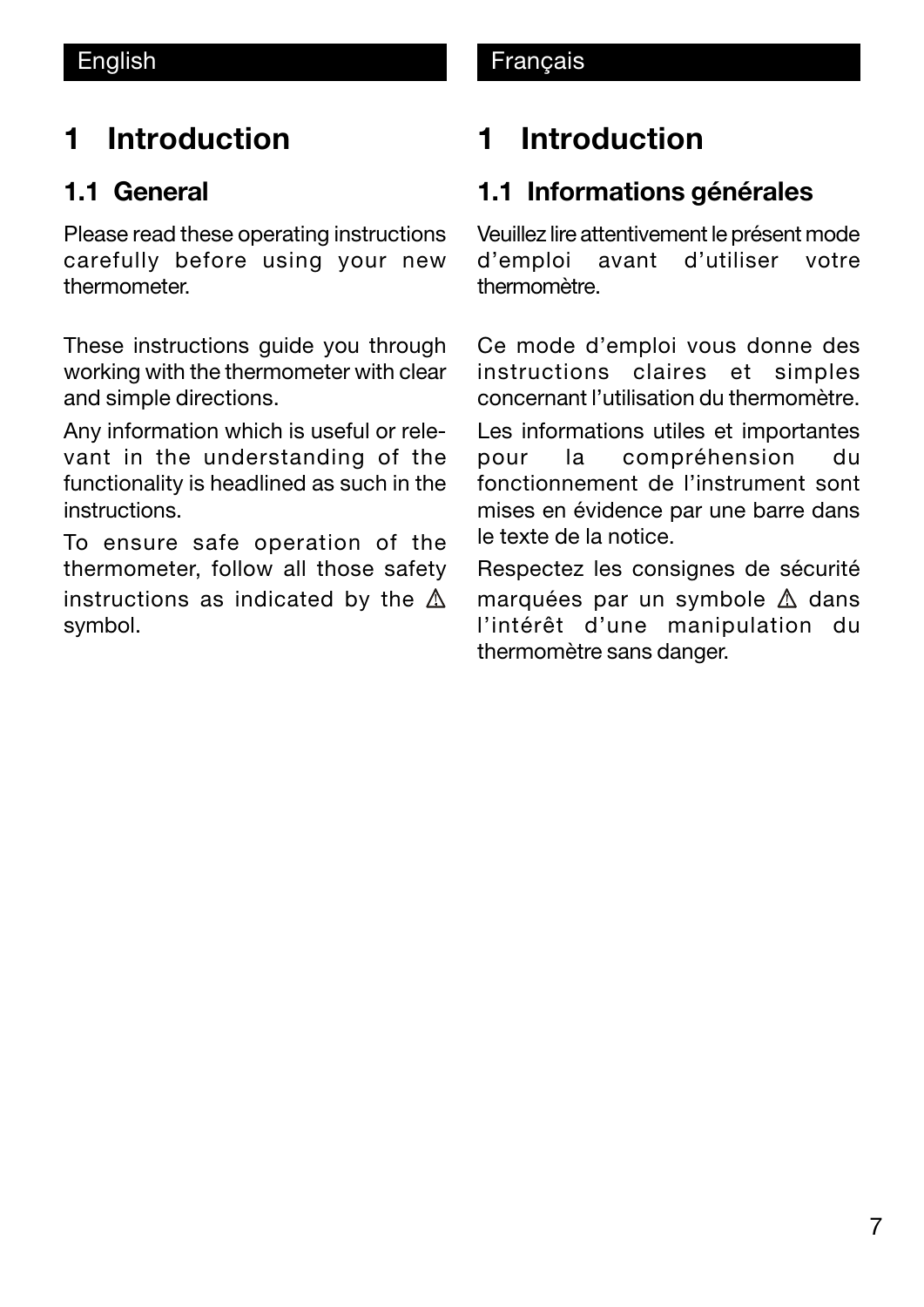### **1.2 Sicherheitshinweise**



- Setzen Sie das Gerät niemals hohen Temperaturen (> 50°C) aus!
- Messen Sie mit dem Gerät und externen Fühlern niemals an spannungsführenden Teilen!
- Messen Sie mit dem Gerät nicht in explosionsgefährdeten Bereichen.
- Betreiben Sie das Gerät nur innerhalb der in den *Technischen Daten* vorgegebenen Parametern.
- Öffnen Sie das Gerät nur, wenn dies zu Wartungszwecken ausdrücklich in der Bedienungsanleitung beschrieben ist.
- Wenden Sie niemals Gewalt an!
- Geben Sie leere Batterien an den dafür vorgesehenen Sammelstellen ab.
- Senden Sie das Gerät nach Ende der Nutzungszeit direkt an uns. Wir sorgen für eine umweltgerechte Entsorgung.

### **Garantie**

24 Monate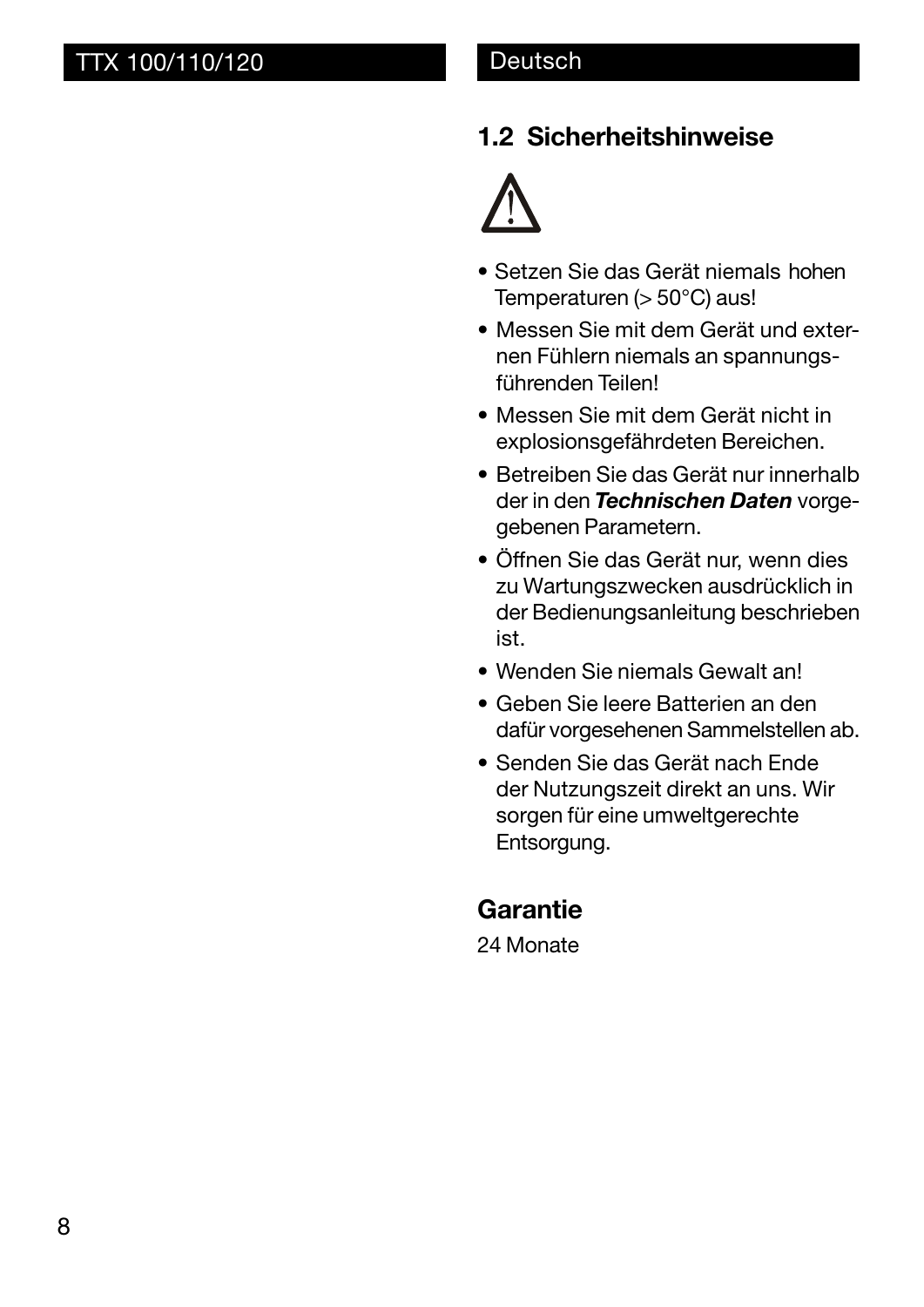### English **Français**

### **1.2 Safety notes**



- Never expose the device to high tem peratures (> 50°C / > 120°F)!
- Under no circumstances measure live components with this device and external sensors
- Do not use the device in explosionendangered areas!
- The instrument should only be operated within the parameters specified in the *Technical data*.
- The instrument should only be opened if expressly described in the instruction manual for maintenance purposes.
- Force should never be applied.
- Please dispose exhausted batteries according environment regulations.
- Do not put into trash-bin.
- You can return the instrument directly to us at the end of its service life. We shall recycle it according rules.

# **Warranty**

2 years

# **1.2 Consignes de sécurité**



- N'exposez pas l'instrument à de hautes températures (> 50°C)!
- N'effectuez jamais de mesures avec l'appareil et les sondes externes sur des éléments sous tension!
- N'utilisez pas l'instrument en atmo sphère explosive!
- Utilisez l'instrument seulement selon les paramètres spécifiés dans les *Caractéristiques techniques*.
- Ouvrez l'instrument seulement si expressément décrit dans le mode d´emploi pour but de la maintenance.
- Utilisez l´instrument sans le forcer.
- Ne jetez pas la pile dans la poubelle. Débarrassez-vous des piles vides selon les rêglementations de l´environnement.
- Vous pouvez nous retourner l'instrument directement à la fin de sa vie de service. Nous recyclons l´instrument selon les règlements en vigueur.

### **Garantie**

2 ans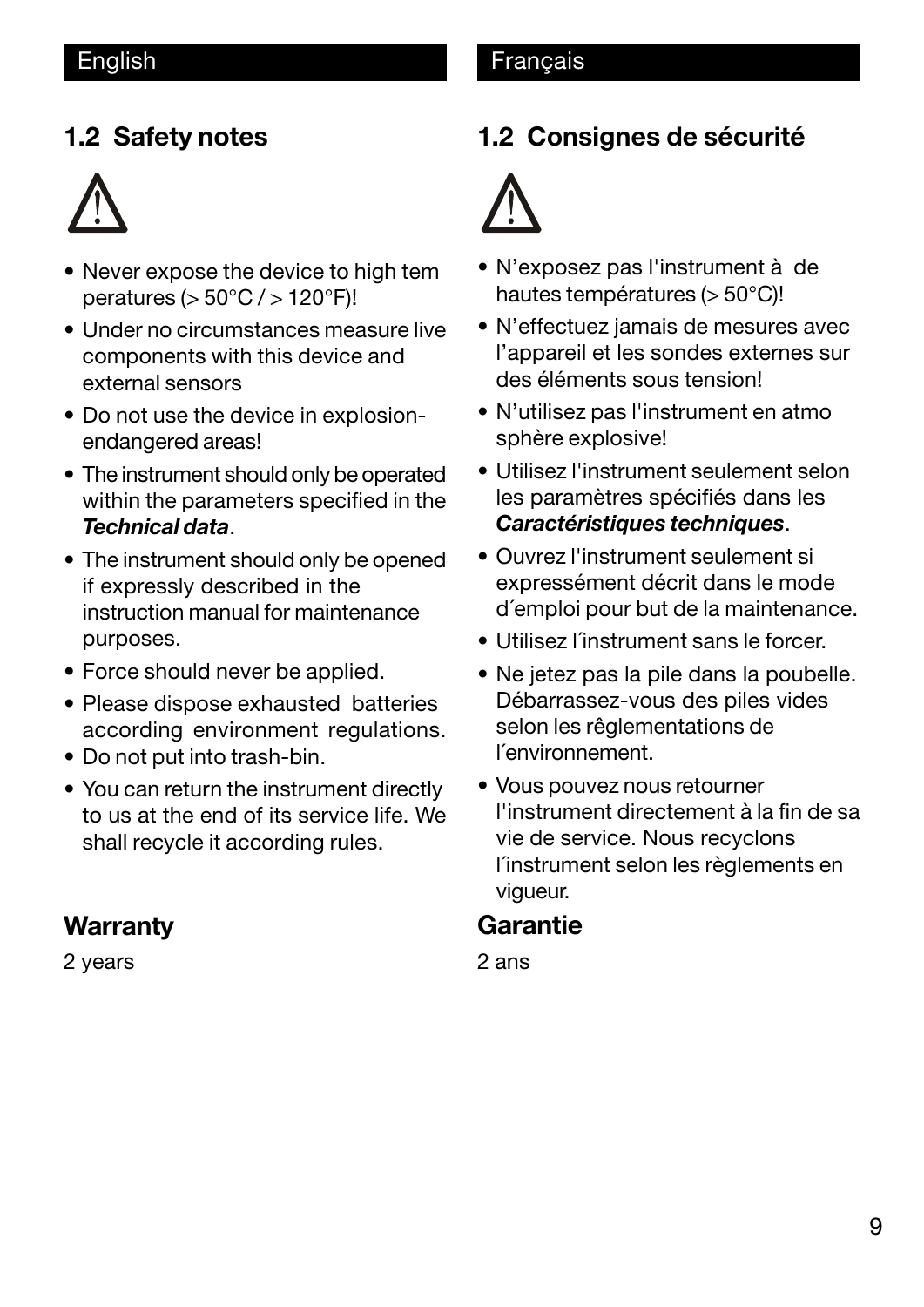### **1.3 Vorsichtsmaßnahmen**

Das Thermometer muss vor folgenden Einflüssen geschützt werden:

Elektrostatischer Entladung

"Thermischer Schock" verursacht durch große oder plötzliche Temperaturänderungen – Gerät vor Gebrauch 30 Minuten lang stabilisieren lassen

Gerät nicht auf oderinderNähe von heißenodersehrkaltenObjektenaufbewahren.

# **2 Lieferumfang**

Überprüfen Sie den Inhalt der V erpackung auf V ollständigkeit und Unversehrtheit.

Wenn Sie einen Schaden vorfinden oder Grund zur Beanstandung haben, wenden Sie sich bitte an:

**PCE Deutschland GmbH** Im Langel 4 59872 Meschede Tel.: (02903) 2903 976 99-0 Fax: (02903) 2903 976 99-29 E-mail: info@pce-instruments.com Internet: www.pce-instruments.com/deutsch *Teileliste:*

Thermometermit:

- Kalibrierzertikat
- Bedienungsanleitung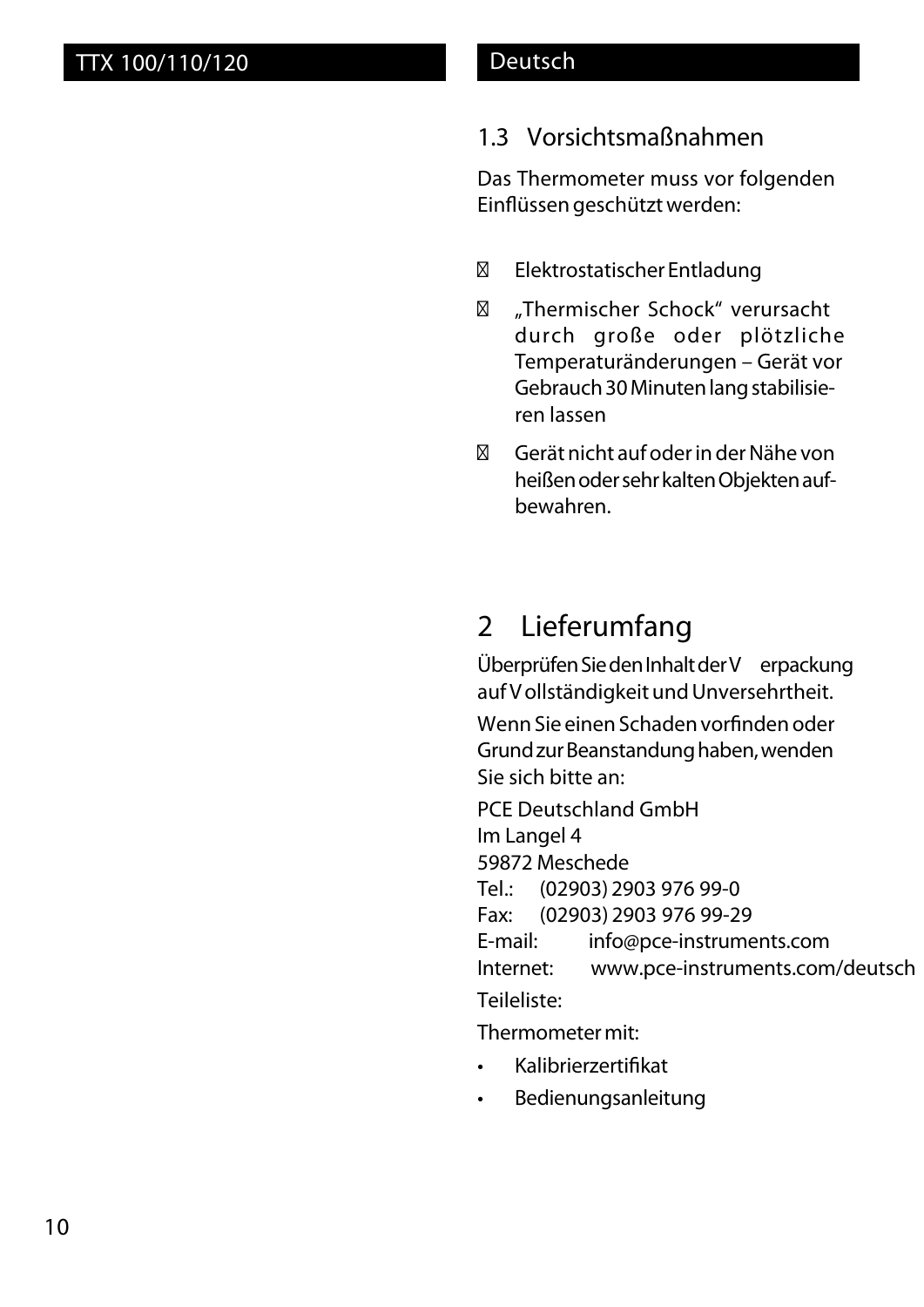### **1.3 Cautions**

The thermometer should be protected fromthe following:

### Electro Static Discharge

"Thermal shock" caused by large or abruptambient temperature changes — allow 30 minutes for unit to stabilize before use when exposed to "thermalshock".

Do not leave the unit on or near objects of high temperature.

# **2 Extent of supply**

Check contents of the packing for completeness and integrity .

If you discover any damage or have any reason for complaint, please contact your distributor or:

*Partslist:* **PCE Deutschland GmbH** Im Langel 4 59872 Meschede Tel.: (02903) 2903 976 99-0 Fax: (02903) 2903 976 99-29 E-mail: info@pce-instruments.com Internet: www.pce-instruments.com/deutsch

Thermometerwith:

- Calibration certificate
- Instructionmanual

# **1.3 Précautions**

Le thermométre doit être pro-tégés contre :

### l'électricité statique

Les chocs thermiques causés par d'importants ou de brusques changements de température laissez le thermomètre se stabiliser pendant 30 minutes avant de l'utiliser

Ne laissez pas le thermomètre sur ou à proximité d'objets à température élevée.

# **2 Contenu de l'emballage**

Veuillez vérifier que le contenu de l'emballage est complet et intact.

Si vous constatez un dommage ou si vous avez un motif de réclamation, adressez-vous à votre fournisseur ou à:

*Liste des pièces:* **PCE Deutschland GmbH** Im Langel 4 59872 Meschede Tel.: (02903) 2903 976 99-0 Fax: (02903) 2903 976 99-29 E-mail: info@pce-instruments.com Internet: www.pce-instruments.com/deutsch

Thermomètre avec:

- Certificat de calibrage
- Mode d'emploi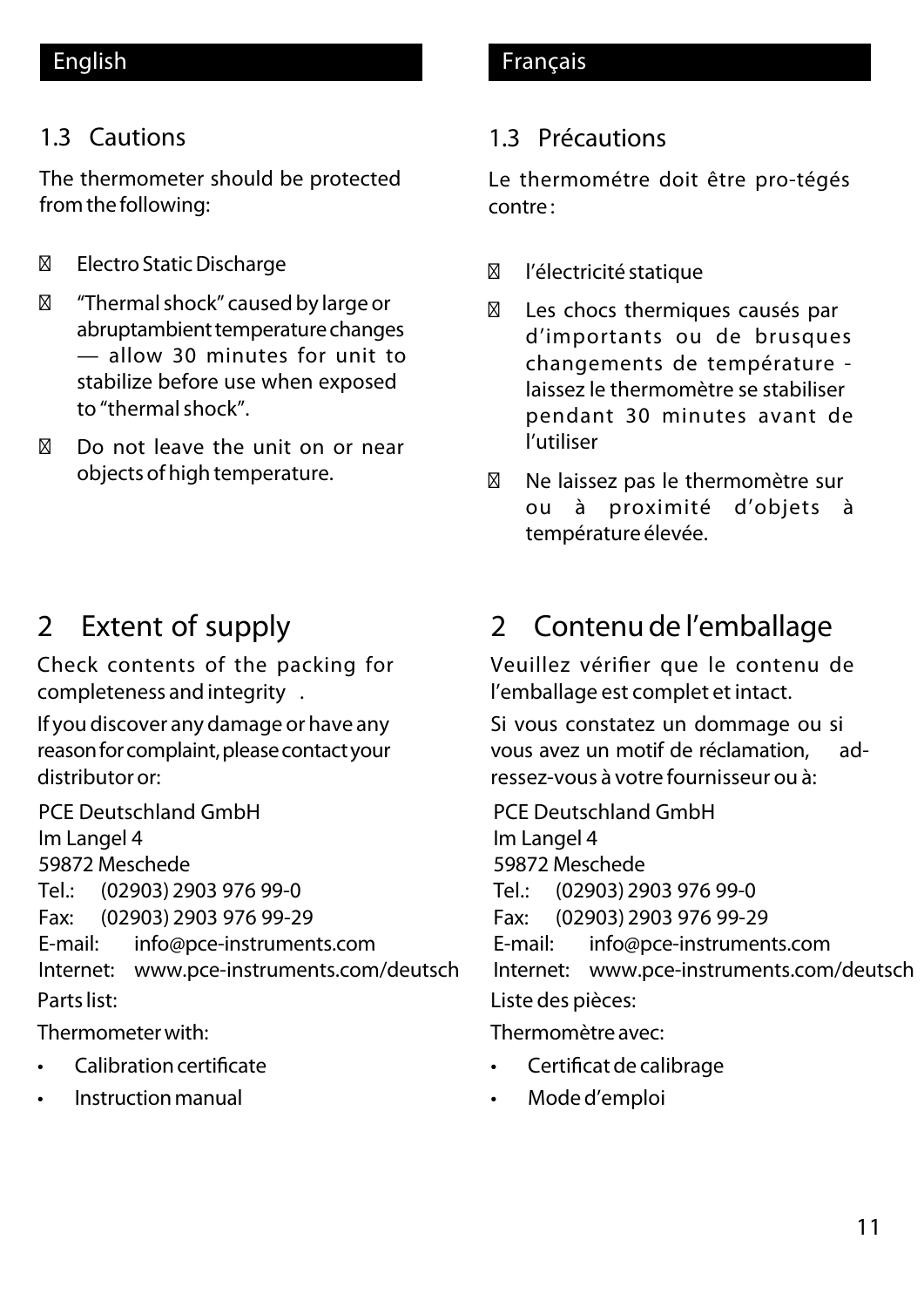





### **Deutsch**

# **3 Beschreibung**

# **3.1 Allgemein**

Das Thermometer ist ein handliches mit einer austauschbaren Lithiumbatterie betriebenes Temperaturmessgerät für vielfältige Mess- und Kontrollaufgaben.

- 1 ........... Display (LCD)
- 2 ........... Taste ON/HOLD
- 3 ........... aktive Temperatureinheit, umschaltbar von °C auf °F

# **3.2 Bedienung**

# **3.2.1 Thermometer einschalten**

Zum Einschalten des Thermometers muss die Taste »ON/HOLD« (2) für ca. 1 Sekunde gedrückt werden.

# **3.2.2 Anzeige**

Die notwendigen Informationen werden auf einem LCD (Liquid Crystal Display) angezeigt.

Die einzelnen Symbole haben die folgende Bedeutung:

- 4 ........... Anzeige für aktuelle Messwerte
- 5 ........... Minuszeichen (negativer Messwert)
- 6 ........... Batteriezustandsanzeige
- 7 ........... "HOLD" -- Auto shut down nach 15 sec
- 8 ........... Temperatureinheit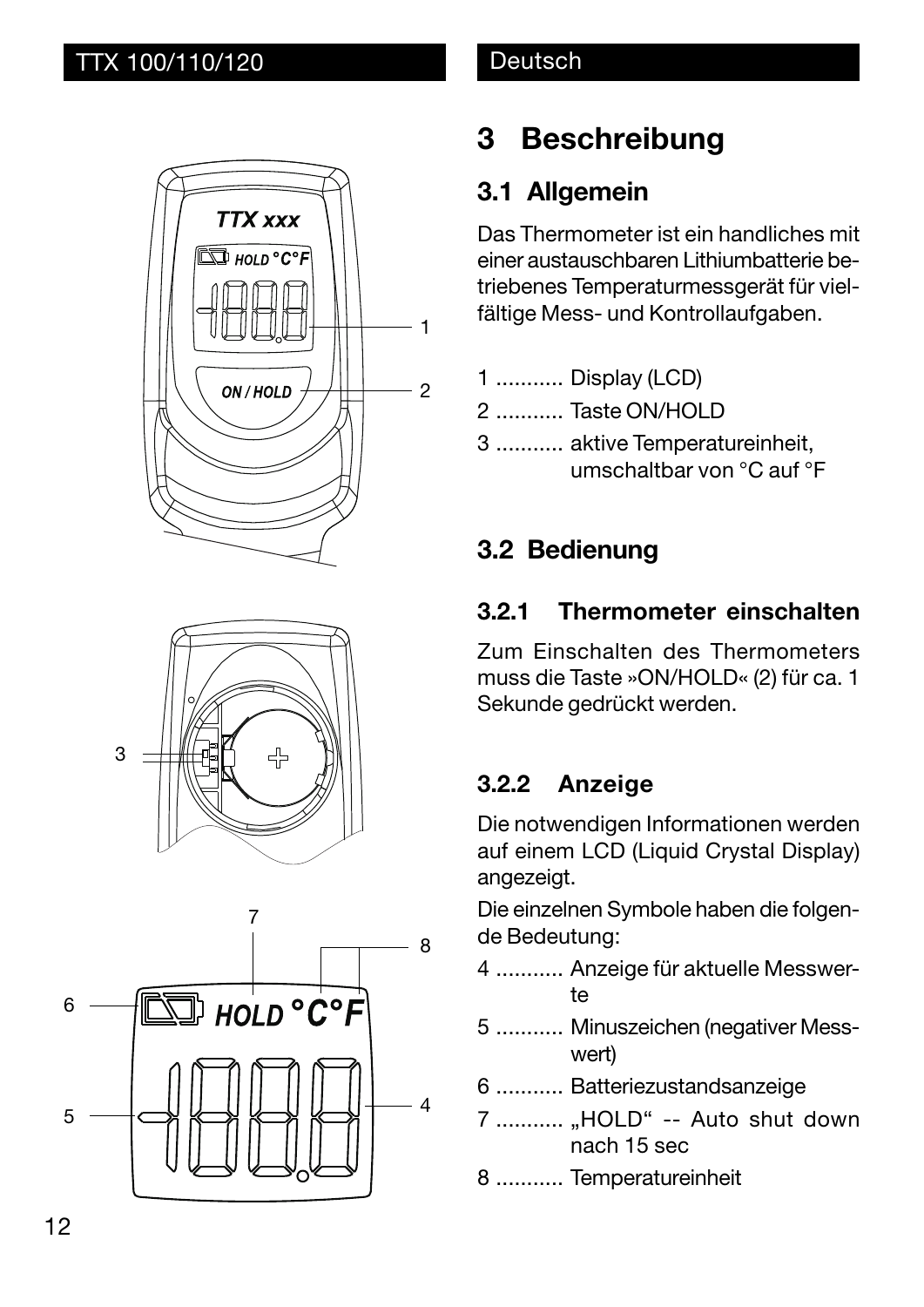# **3 Description**

### **3.1 General**

Powered by a replaceable lithium battery, the thermometer is a handy, temperature measurement device for a whole range of measurement and control applications.

- 1 ........... Display (LCD)
- 2 ........... Key ON/HOLD
- 3 ........... active temperature unit, switchable between °C and °F

# **3.2 Operation**

### **3.2.1 Switching on the thermometer**

To switch the thermometer on, keep key »ON/HOLD« (2) pressed for approximately one second.

### **3.2.2 Display**

All necessary information is displayed on an LCD (Liquid Crystal Display).

The individual symbols have the following meanings:

- 4 ........... Display for current measured values
- 5 ........... Minus sign (negative measured values)
- 6 ........... Battery status indicator
- 7 ........... "HOLD" -- Auto shut down after 15 sec
- 8 ........... Temperature unit

# **3 Description**

# **3.1 Informations générales**

Ce thermomètre est un instrument maniable et étanche alimenté par une pile au lithium échangeable, destiné à de multiples prises de mesures et tâches de contrôle.

- 1 ........... Affichage (LCD)
- 2 ........... Touche ON/HOLD
- 3 ........... unité de température active, commutable de °C en °F

# **3.2 Utilisation**

### **3.2.1 Allumer le thermomètre**

Pour allumer le thermomètre, la touche « ON/HOLD » (2) doit être pressée approximativement une seconde. .

### **3.2.2 Affichage**

Les informations utiles s'affichent sur le LCD (Liquid Crystal Diyplay).

Les symboles ont la signification suivante :

- 4 ........... Affichage des valeurs mesurées actuelles
- 5 ........... Signe moins (valeur mesurée négative)
- 6 ........... Etat de charge de la pile
- 7 ........... "HOLD" -- Auto shut down ensuite 15 sec
- 8 ........... Unité de la température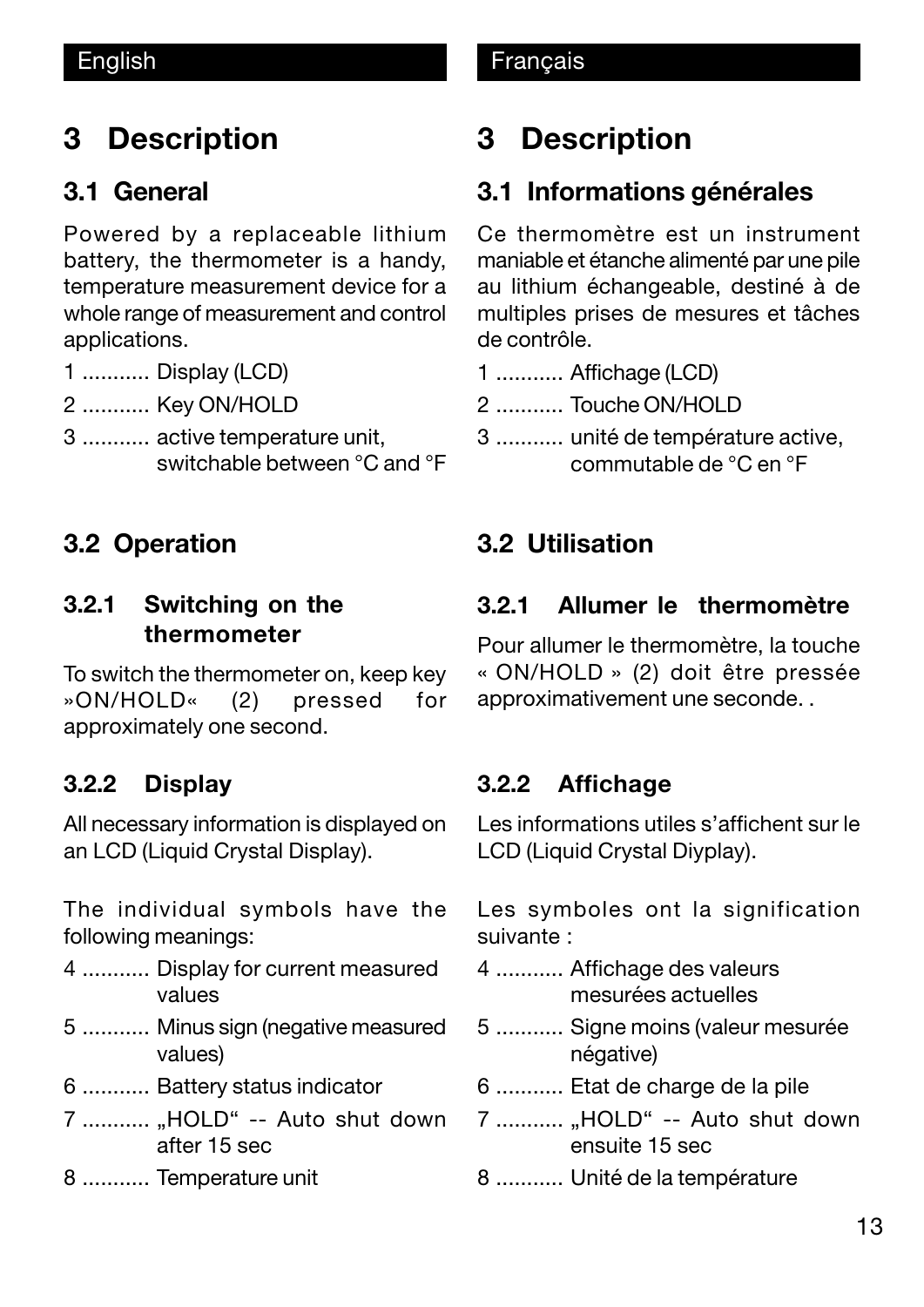### **3.3 Temperatur messen**

Legen Sie im Kapitel 3.1 die von Ihnen benötigte Maßeinheit °C oder °F fest.

Positionieren Sie die Fühler-Spitze dort wo Sie die Temperatur messen wollen und drücken Sie die Taste ON/HOLD. Warten Sie nun bis sich die Temperatur stabilisiert hat und lesen Sie anschließend den Wert vom Display ab.

Die aktuelleTemperatur wird nun für ca. 4 min dargestellt.

Drücken Sie ON/HOLD ein zweites mal erscheint im Display das Wort **"HOLD"**. Der zuletzt gemessene Wert wird eingefroren und das Thermometer deaktiviert sich selbstständig nach ca. 15 Sek um die Batterie zu schonen.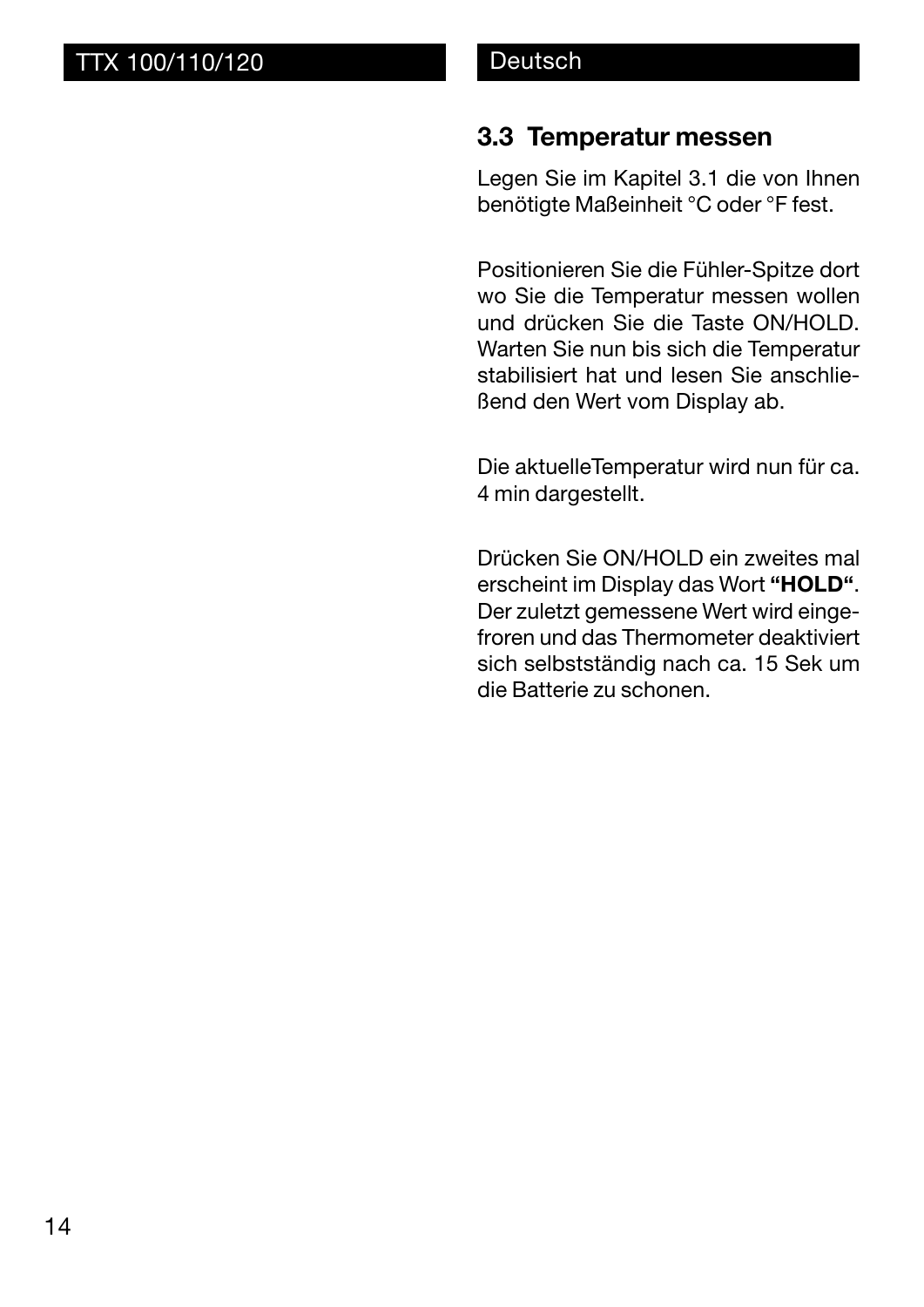### **3.3 Measuring temperature**

Select the required unit of measurement, °C or °F, from the chapter 3.1.

Position the tip of the probe where you wish to measure the temperature and press ON/HOLD key. Wait till the temperature has stabilized and subsequently read the value from the display.

Now, the current temperature is displayed for about 4 min.

If you press ON/HOLD a second time, the word **"HOLD"** appears in the Display. The last measured value is frozen and the thermometer deactivates itself automatically after about 15 seconds to save battery power.

### **3.3 Mesurer la température**

Fixez dans le chapitre 3.1 l'unité de mesure souhaitée (°C ou °F).

Positionnez l´extrémité de la sonde où vous voulez mesurer la température et appuyez ON/HOLD pendant. Attendez que la température se soit stabilisée et lisez la valeur définitive sur le display.

La température actuelle s´affiche pendant environ 4 min.

Appuyez sur ON/HOLD une deuxième fois, le mot « **"HOLD" »** apparaît sur le display. La dernière valeur mesurée est enregistrée et le thermomètre se désactive de lui-même après environ 15 s. pour économiser la batterie.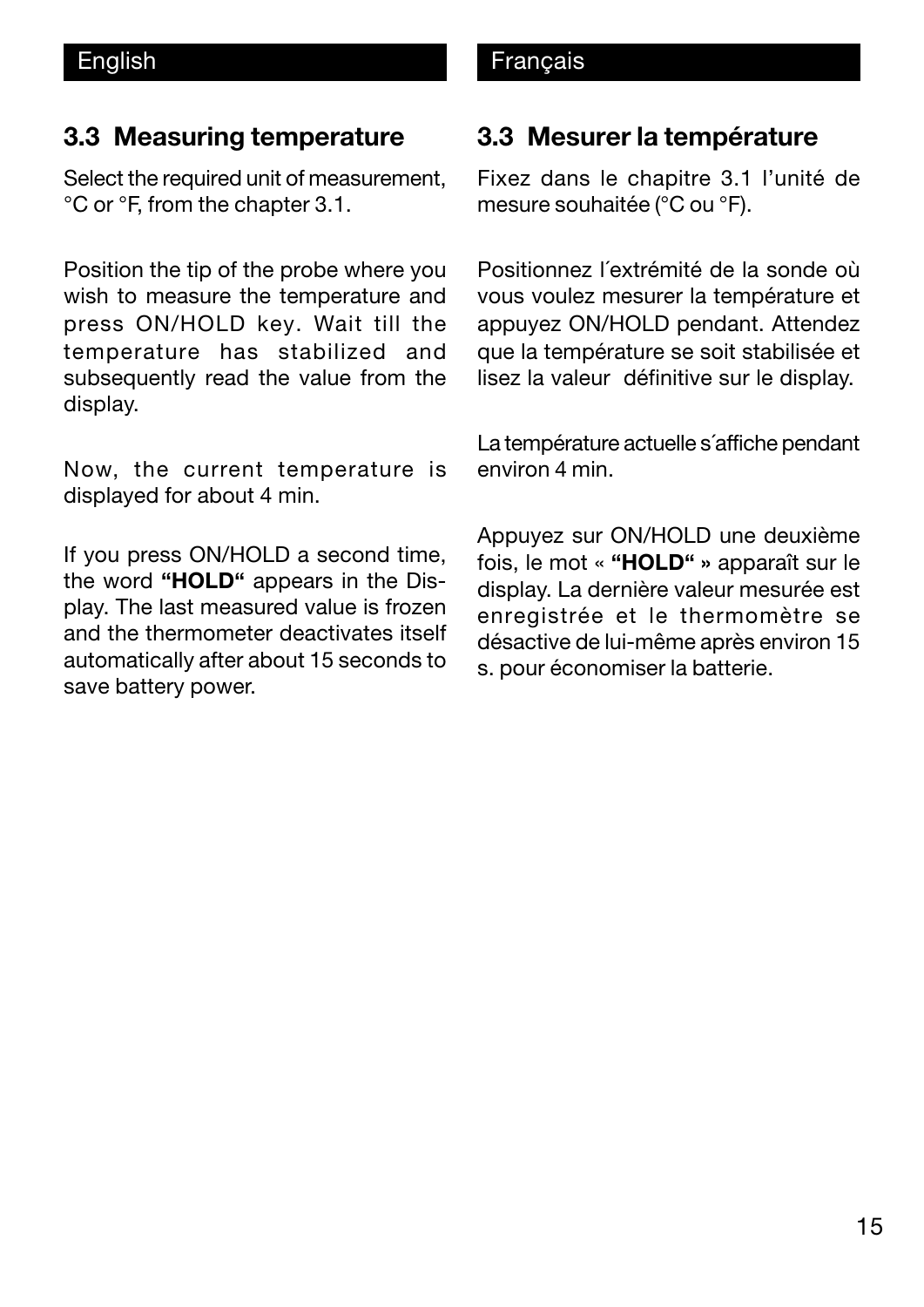#### Deutsch

# **4 Fehlermeldungen**

Während der Benutzung des Thermometers TTX kann es zu folgende Fehlermeldungen kommen welche im Display angezeigt werden.

**"Hi"** --> zu messende Temperatur über +350°C/+1200°C.

**"Lo"** --> zu messende Temperatur unter -50°C/-60°C.

**"Er 2"** --> zu schneller Wechsel der Umgebungstemperatur.

**"Er 3"** --> Umgebungstemperatur entweder unter -20°C oder über +50°C.

-> Gerät in den vorgeschriebenen Arbeitstemperaturbereich bringen und ca. 30 min warten.

**"Er "** --> bei allen anderen möglichen Fehlern.

--> "Reset" durchführen indem Sie die Batterie aus dem Batteriefach nehmen, **(siehe Punkt 6.3)** ca. 1 min warten die Batterie wieder einsetzen und das Gerät einschalten.

"<br>| La  $H^{\circ}$ 

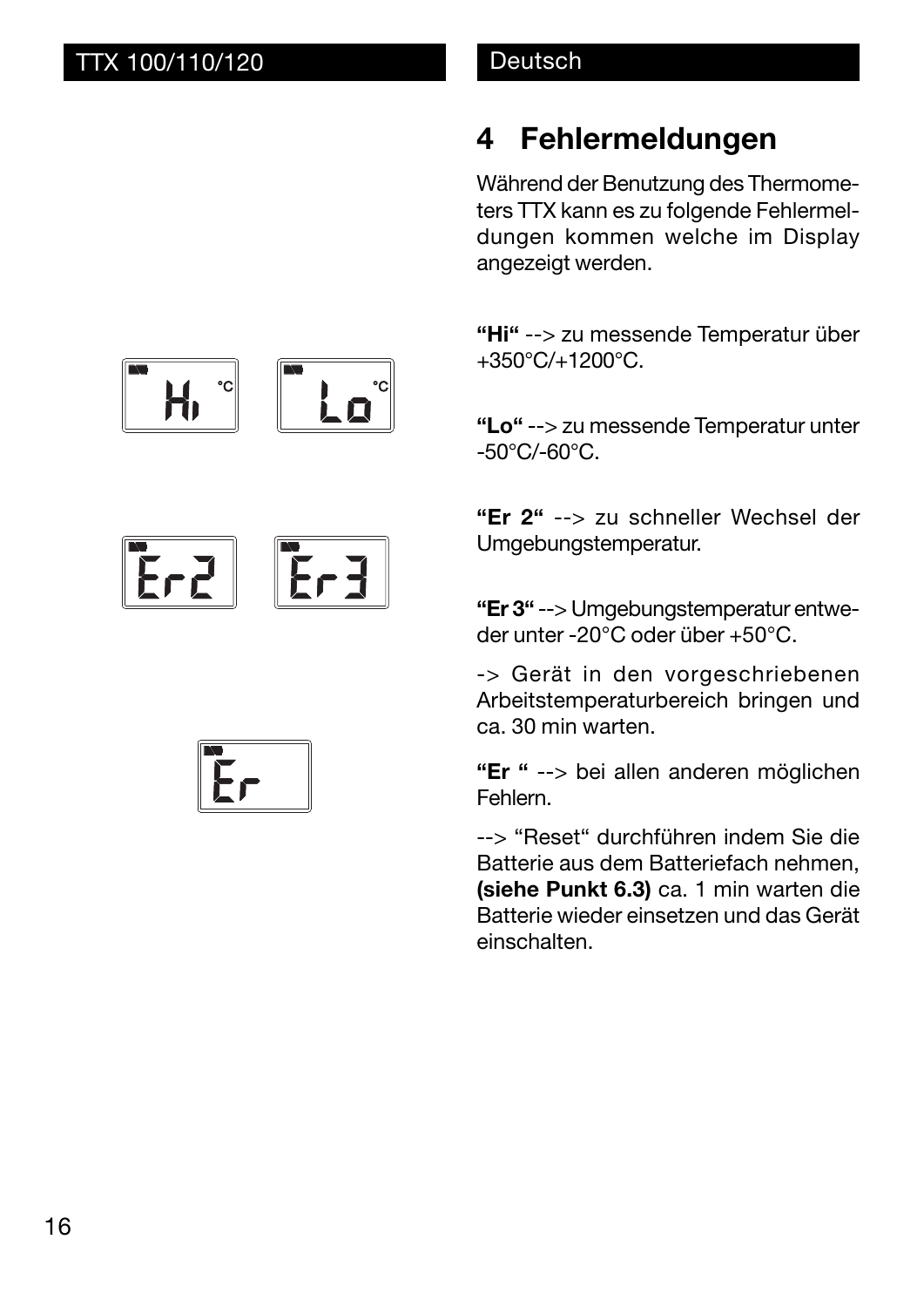### **4 Error messages**

The following error messages are displayed while using the TTX thermometer.

**"Hi"** --> for temperature to be measured above +350°C/+1200°C.

**"Lo"** --> for temperature to be measured under -50°C/-60°C.

**"Er 2"** --> too quick a change in the ambient temperature.

**"Er 3"** --> Ambient temperature either -20°C or above +50°C.

--> Bring the device within the prescribed operating temperature range and wait for about 30 min.

**"Er "** --> for all other probable errors.

--> "Reset" to be executed after removing the battery from the battery compartment, **(see point 6.3)** wait for about 1 min, insert the battery and restart the device.

# **4 Messages d'erreur**

Pendant l´utilisation du thermomètre TTX, les messages d´erreur suivants peuvent s´afficher sur le display.

**« Hi »** --> la température à mesurer se situe au-delà de +350°C/+1200°C.

**« Lo »** --> la temperature à mesurer se situe au-deçà de -50°C/-60°C.

**« Er 2 »** --> changement trop rapide de la température ambiante.

**« Er 3 »** --> la température ambiante est sous -20°C ou au delà de +55°C.

-->Recréez les conditions atmosphériques prescrites pour l´usage de l´appareil et attendez 30 min.

**« Er »** --> pour toutes les autres erreurs possibles.

--> exécuter la réinitialisation ou « Reset » pendant que vous ôtez la batterie du boîtier, **( voir le point 6.3)** attendez environ 1 min. insérez de nouveau la batterie et enclenchez l´appareil.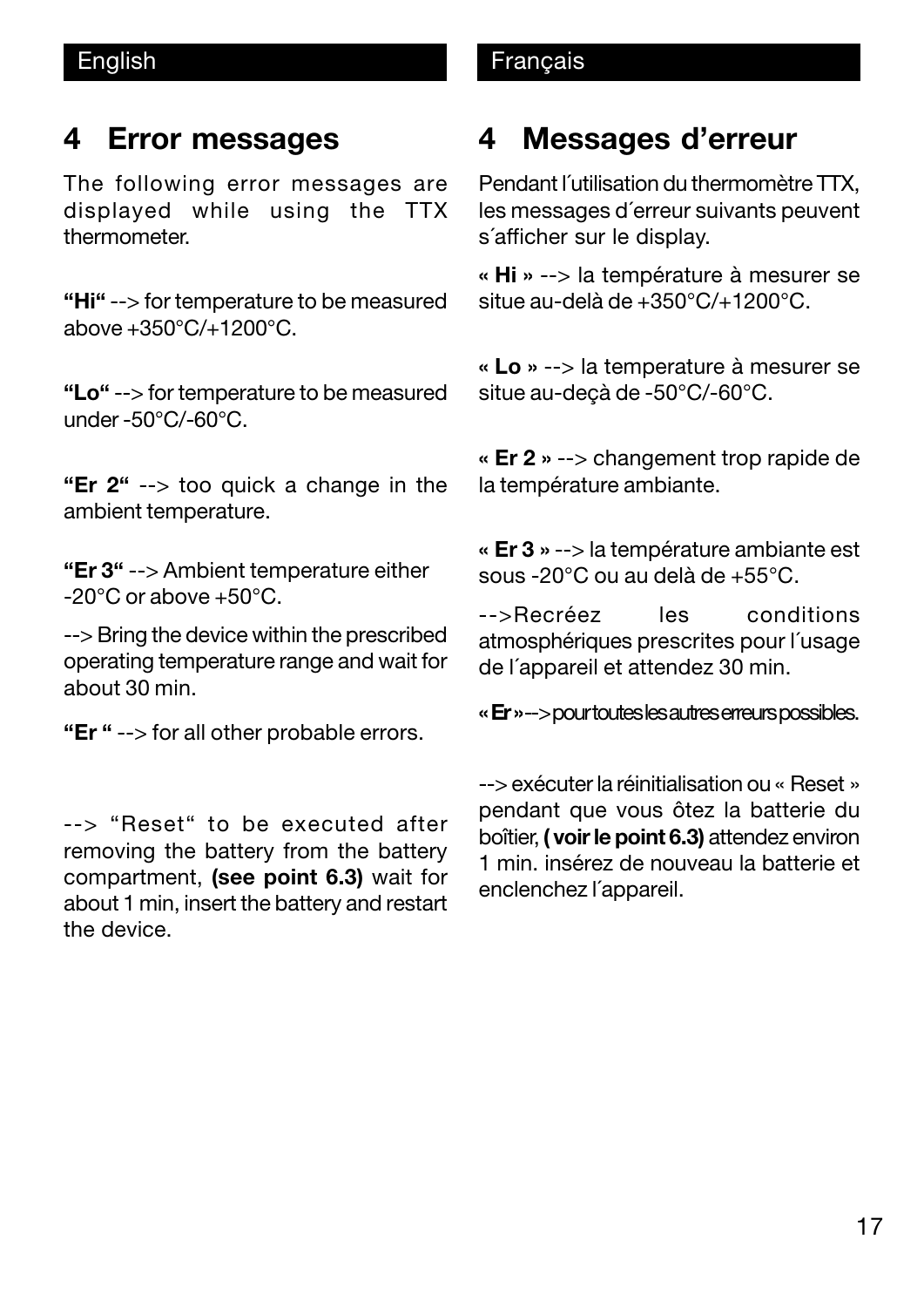# **5 Kalibrierservice**

Um eine hohe Messgenauigkeit zu garantieren, muss das Thermometer jährlich kalibriert werden. Dazu bietet die **ebro Electronic GmbH & Co. KG** einen Kalibrierservice an.

- Füllen Sie die beiliegende Servicekarte aus.
- Nach einem Jahr rufen wir Ihr Thermometer zur Kalibrierung ab.
- Innerhalb einer Woche erhalten Sie das Thermometer kalibriert zurück.

# **6 Wartung und Entsorgung**

# **6.1 Reinigung**

Reinigen Sie das Gerät mit einem feuchten Lappen. Verwenden Sie kein Lösungsmittel, z.B. Aceton, da dieses den Kunstsstoff angreift.

Zum Desinfizieren können Sie Isopropylakohol verwenden.

# **6.2 Entsorgung**

Sollte das Gerät gebrauchsuntauglich geworden sein, müssen sie es fachgerecht entsorgen lassen.

Entsorgen Sie das Gerät keinesfalls über den Hausmüll.

Entsorgen Sie die Batterie an den dafür vorgesehen Sammelstellen.

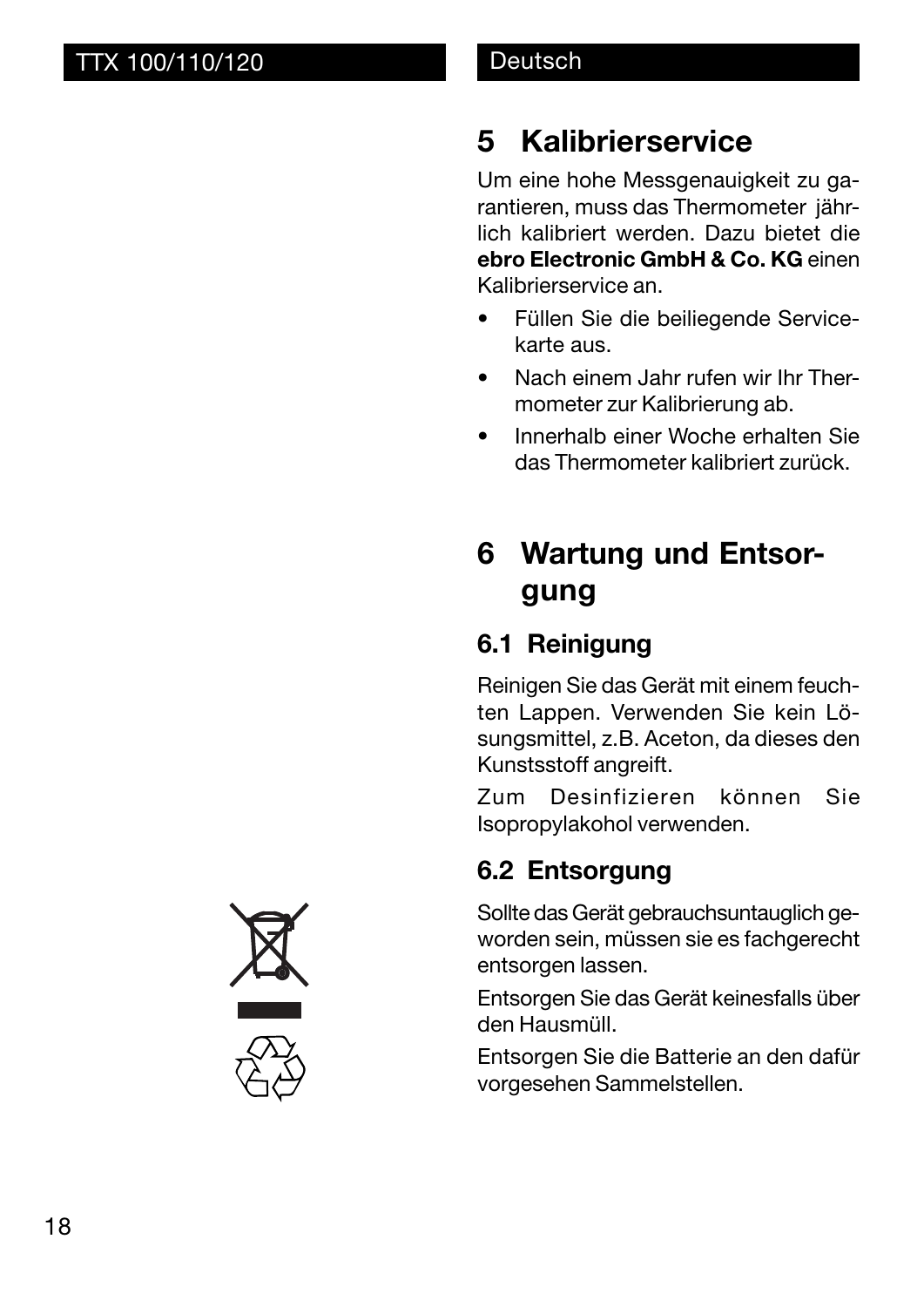# **5 Calibration service**

In order to guarantee a high measuring precision, the thermometer must be calibrated every year. Therefore **ebro Electronic GmbH & Co. KG** offers a calibration service.

- Fill in the enclosed service card.
- After one year we will recall your thermometer for calibration.
- The calibrated thermometer will be returned within one week.

# **6 Servicing and waste disposal**

# **6.1 Cleaning**

Clean the device with a damp cloth. Do not use any solvents such as Aceton as they corrode the plastic.

Isopropyl alcohol may be used to disinfect.

# **6.2 Waste disposal**

Should the device become unsuitable for use, it must be disposed of professionally, such as at recycling centres that accept electronic scrap.

Never dispose of the device in household waste.

Please dispose of spent batteries responsibly.

# **5 Service de calibrage**

Pour garantir une bonne précision de la mesure, le thermomètre doit être calibré chaque année. Pour cela, **ebro Electronic GmbH & Co. KG** vous propose un service de calibrage.

- Remplissez la carte-service jointe.
- Au bout d'une année, nous rappelons votre thermomètre pour procéder à son calibrage.
- Nous vous retournons le thermomètre calibré sous huit jours.

# **6 Entretien et mise au rebut**

# **6.1 Nettoyage**

Essuyez l'appareil avec un tissu humide. N'utilisez aucun dissolvant, comme par ex. l'acétone, car il attaque le plastique.

Vous pouvez utiliser de l'alcool isopropyl pour désinfecter.

# **6.2 Mise au rebut**

Si l'appareil ne peut plus fonctionner, pour quelque raison que ce soit, veuillez le mettre au rebut de manière appropriée.

Les déchetteries allemandes vous seront ici d'une grande utilité car elles acceptent tous les déchets électroniques.

Ne jetez en aucun cas l'appareil avec vos déchets ménagers.

Veuillez se débarasser des batteries épuisées de façon responsable.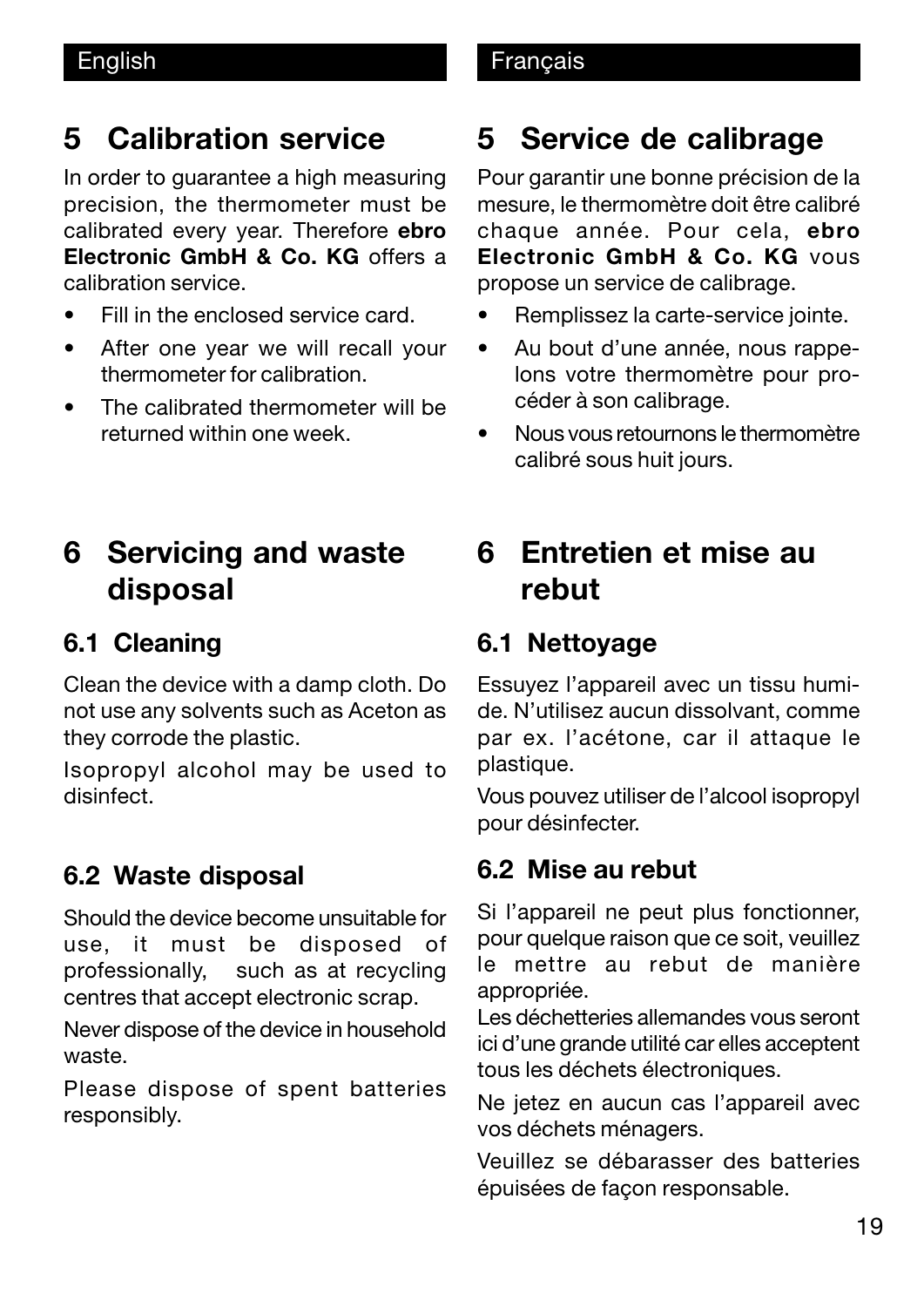### **6.3 Batteriewechsel**

Das Batteriesymbol im Display (in der Abbildung auf Seite 12 die Nr. 6) zeigt Ihnen an, dass die Batterie gewechselt werden muss.



Um die Batterie wechseln zu können, muss das Thermometer geöffnet werden.

### **6.3.1 Einlegen der Batterie**

Entfernen Sie den Batteriefachdeckel "1" auf der Rückseite des Thermometers z.B. mit einem Geldstück. Legen Sie eine Knopfzelle "2" Typ CR 2032 in das Batteriefach ein und verschließen sie das Fach wieder.

#### **Achten Sie auf die Polarität!**

*Vermeiden Sie elektrostatische Entladungen während des Batteriewechsels!*



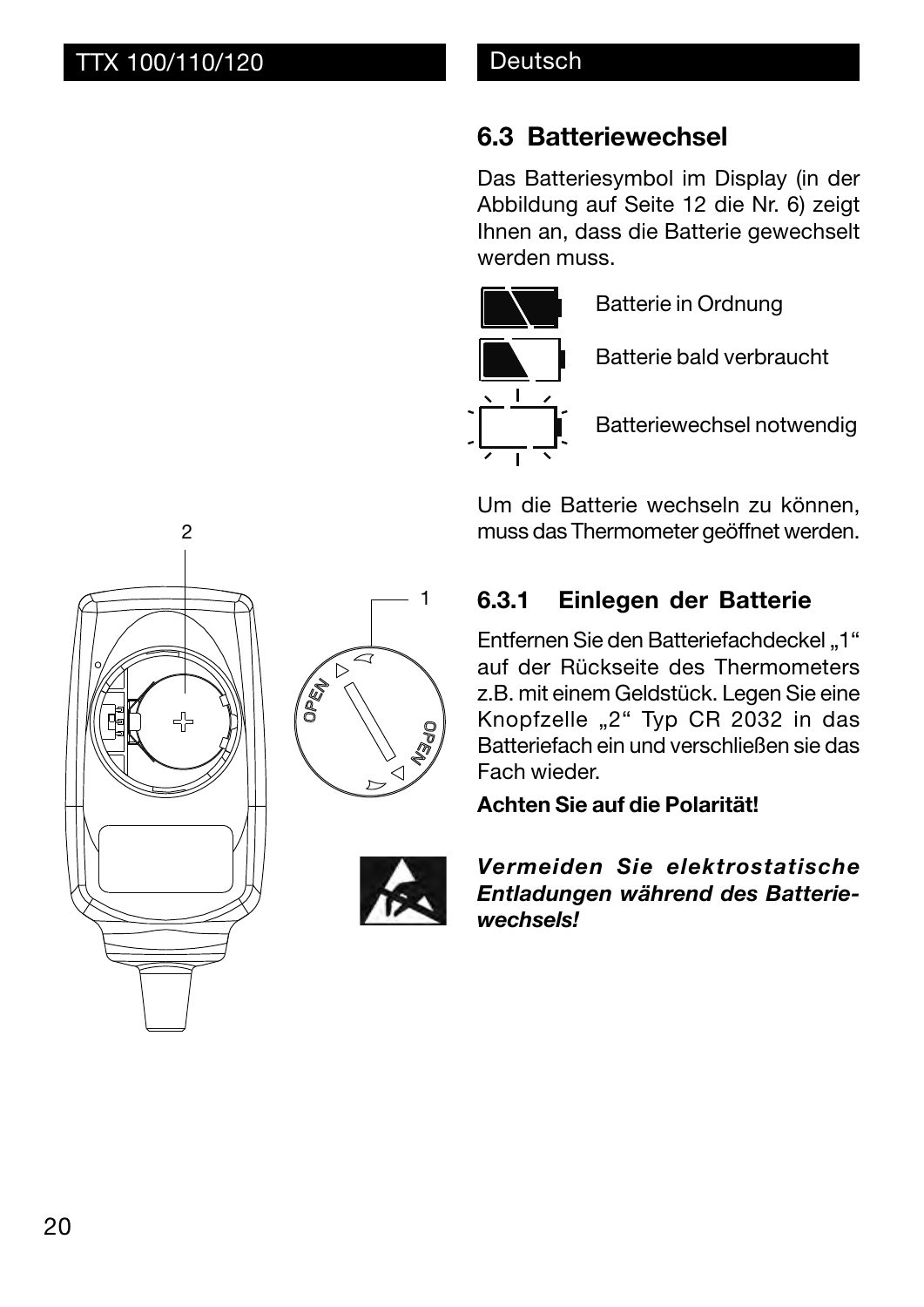### **6.3 Replacing the battery**

The battery symbol on the display (Figure 6 on page 12) indicates that the battery needs to be replaced.



The thermometer must be opened to replace the battery.

### **6.3.1 Assembly of battery**

Remove battery cover "1"on the backside of the thermometer. for example with a coin. Insert a new coin cell "2" type CR 2032 into battery compartment and close it again.

#### **Make sure that polarity is correct!**

*Avoid any electrostatic discharging during the battery replacement process.*

#### English **Français Français**

#### **6.3 Changement de la pille**

Quand le symbole de la pile s'affiche sur le display (n°6sur l'illustration page 12), vous devez remplacer la pile.



Pour procéder au remplacement de la pile, le thermomètre doit être ouvert.

#### **6.3.1 Placer la pile**

Enlevez le couvercle du compartiment de pile "1" au dos du thermomètre. Vous mettez une pile "2" type CR 2032 dans le compartiment de pile.

#### **Faites attention à la polarité!**

*Evitez toute décharge électrostatique pendant le changement de la pile !*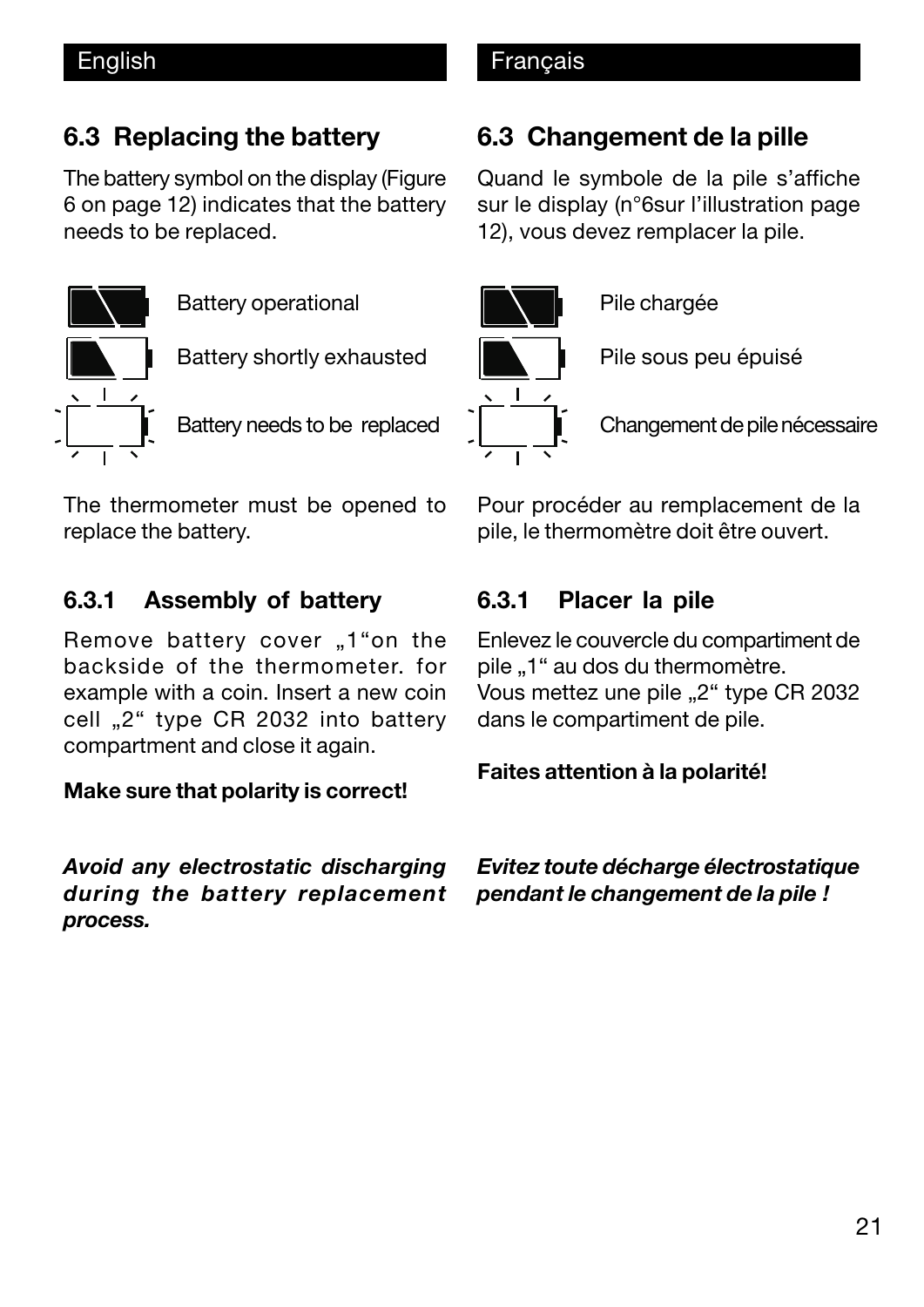# **7 Garantiebedingungen**

ebro gewährleistet, dass das Produkt bei normalem Einsatz und Bedienung für den Zeitraum von zwei Jahren, gerechnet vom Datum des Erwerbs an, mit Ausnahme der nachstehend aufgeführten Umstände, frei von Material- und Herstellungsfehlern ist. Diese Garantie erstreckt sich nur auf den Erstkäufer (ein Kauf bei ebro oder von einem lizensierten Händler gilt als Erstkauf).

Die Garantie bezieht sich nicht auf die Batterien. Die Garantie gilt nicht für Produkte, die mißbraucht oder vernachlässigt, in einen Unfall verwickelt oder unsachgemäßen Betriebs- oder Lagerbedingungen unterworfen wurden. Im Fall eines Ausfalls des Produkts während der Garantiefrist ist das Produkt zwecks Reparatur oder Austausch an ebro bzw. an den Händler zurückzusenden, von dem das Gerät erworben wurde. Der alleinige Anspruch des Käufers innerhalb der Garantiefrist besteht im Austausch oder der Reparatur des Geräts oder der Rückerstattung des Kaufpreises.

Die vorstehende Garantie gilt anstelle aller anderen Garantien, einschließlich, jedoch ohne Beschränkung, aller stillschweigender Garantien der Verkäuflichkeit, der Handelstauglichkeit und der Eignung für einen bestimmten Zweck oder eine besondere Verwendung. ebro übernimmt keinerlei Verantwortung für besondere, zufällige oder Folgeschäden, weder durch Vertrag, Schadenersatzanspruch noch anderweitig.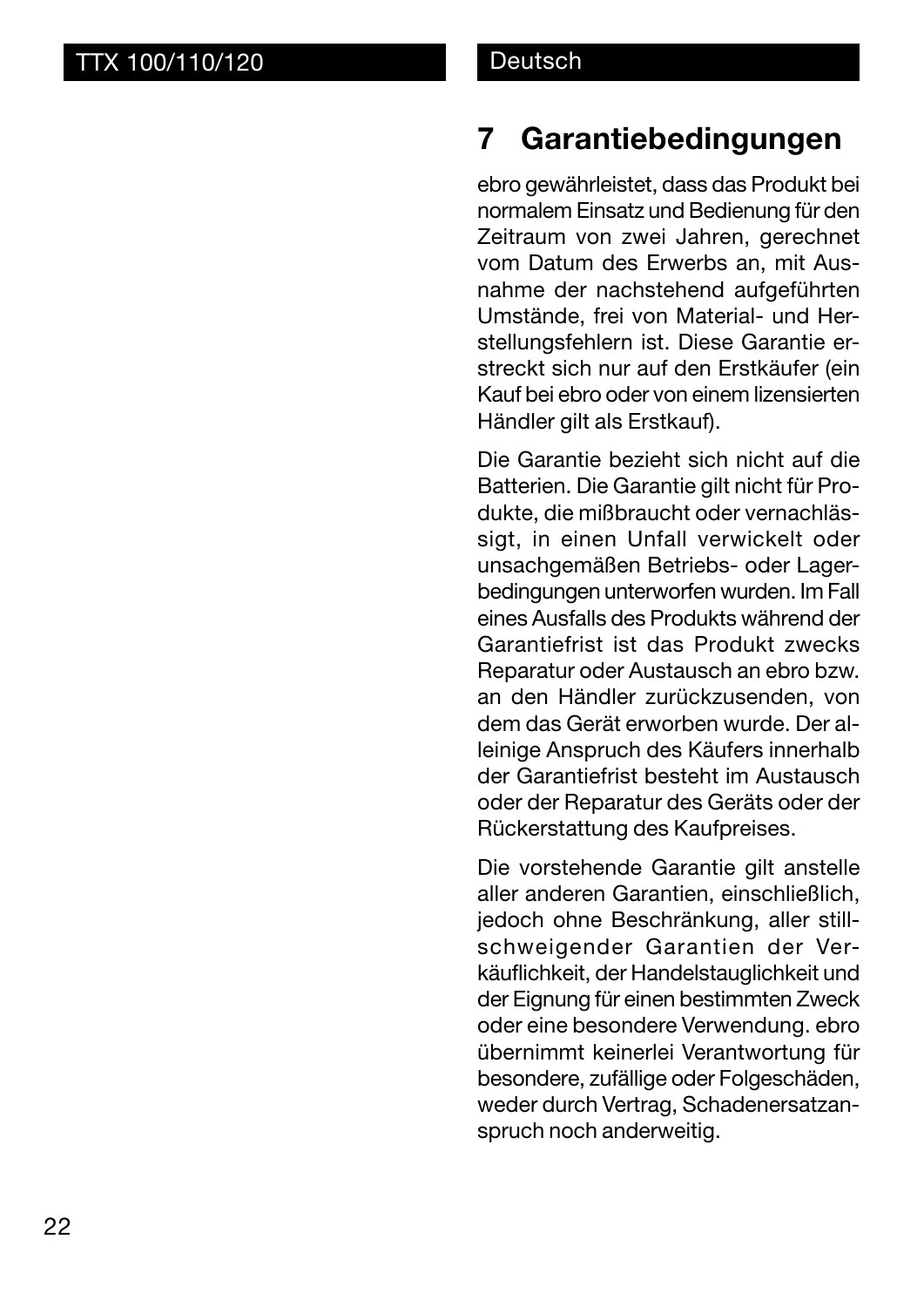# **7 Warranty**

ebro warrants this product to be free from defects in material and work-manship under normal use and service for a period of two years from date of purchase, except as hereinafter provided. This warranty extends only to the original purchaser (a purchase from ebro or ebro-licensed distributors is an original purchase).

This warranty shall not apply to batteries. The warranty shall not apply to any product which has been subject to misuse, neglect, accident, or abnormal conditions of operation or storage. In the event of failure under warranty, return this product to ebro or to the distributor or retailer from whom it was purchased for replacement or repair. Purchaser's exclusive remedy under warranty shall be replacement, repair, or refund of the purchase price.

The foregoing warranty is in lieu of all other warranties, expressed or implied, including but not limited to any implied warranty of merchantability, fitness, or adequacy for any particular purpose or use. ebro shall not be liable for any special, incidental, or consequential damages, whether in contract, tort, or otherwise.

# **7 Garantie**

ebro garantit que ce produit est exempt de défauts de fabrication et de matériaux utilisés pour celle-ci dans des conditions normales d'utilisation et assure sa réparation pendant une période de deux ans à compter de la date d'achat du produit, sauf indications contraires mentionnées ci-après. Cette garantie n'est accordée qu'à l'acheteur d'origine (un achat auprès de ebro ou de l'un de ses distributeurs agréés est considéré comme un achat d'origine).

Cette garantie ne s'applique ni aux piles ni dans le cas ou le produit a été l'objet d'un mauvais traitement, de négligence, d'un accident ou a été utilisé ou stocké dans des conditions anormales. En cas de panne au cours de la période de garantie, retournez le produit au distributeur ou au revendeur auprès duquel il a été acheté pour en obtenir le remplacement ou la répa-ration. L'unique recours sous garantie consenti à l'Acheteur consiste à rem-dplacer, réparer ou rembourser le prix d'achat du produit.

La présente garantie tient lieu de toute autre garantie, expresse ou implicite, y compris mais sans s'y limiter, toute garantie implicite de qualité mar-chande, de convenance ou d'adé-quation à un but ou usage particulier. ebro ne saurait en aucun cas être tenue responsable de tout dommage parti-culier, indirect ou fortuit, du fait de la responsabilité contractuelle, délictuelle ou quasi-délictuelle, ou autre.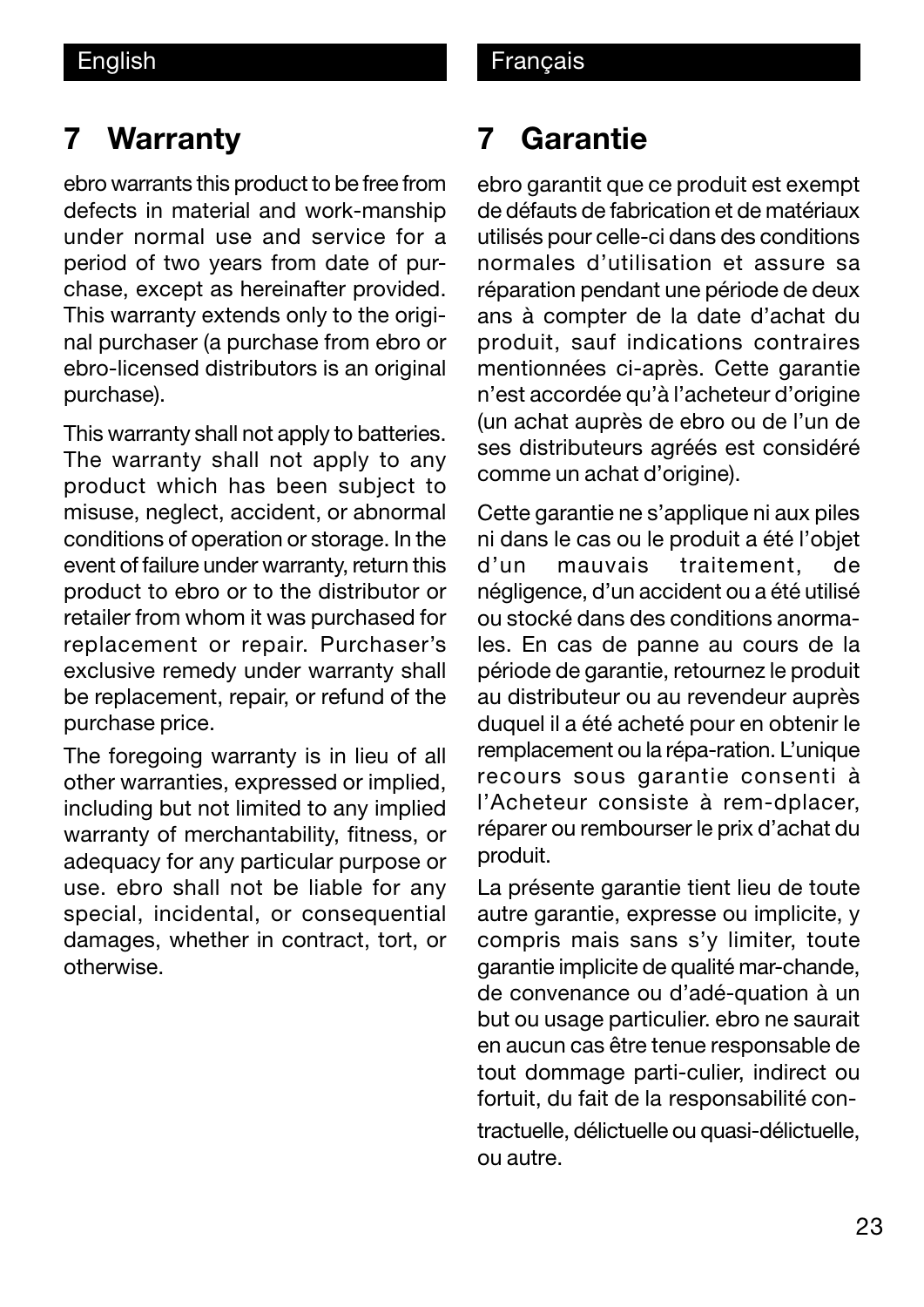#### Deutsch

### **I Technische Daten**

Messbereich TTX100/110 Typ T ............................. -50 bis +350 °C Messberiech TTX120 Typ K ............................. -60 bis +1200°C Messfühler TTX100/110 Thermoelement Typ T (Cu-CuNi) Messfühler TTX120 Thermoelement Typ K (NiCr-Ni) Betriebstemperatur .......-20 bis +50 °C Lagertemperatur ........... -30 bis +70 °C Auflösung ..................... 0,1 °C von -60°C bis 199,9°C, sonst 1°C Messgenauigkeit Typ T . ±0,8 °C oder 0,8% der größere Wert gilt Messgenauigkeit Typ K. ±1,0 °C oder 1% der größere Wert gilt Batterie ......................... Lithium-Knopfzelle 3 V, Typ CR 2032 Batterielebensdauer...... ca. 100h bei **Dauergebrauch** (automatische Abschaltung nach 15 Sek) Abmessungen (LxBxH) . 90 x 20 x 42mm

Gehäusematerial ........... ABS Schutzklasse TTX100/110 ................................... IP 55 Schutzklasse TTX120 ... IP 40 Gewicht......................... ca. 40/45/60 g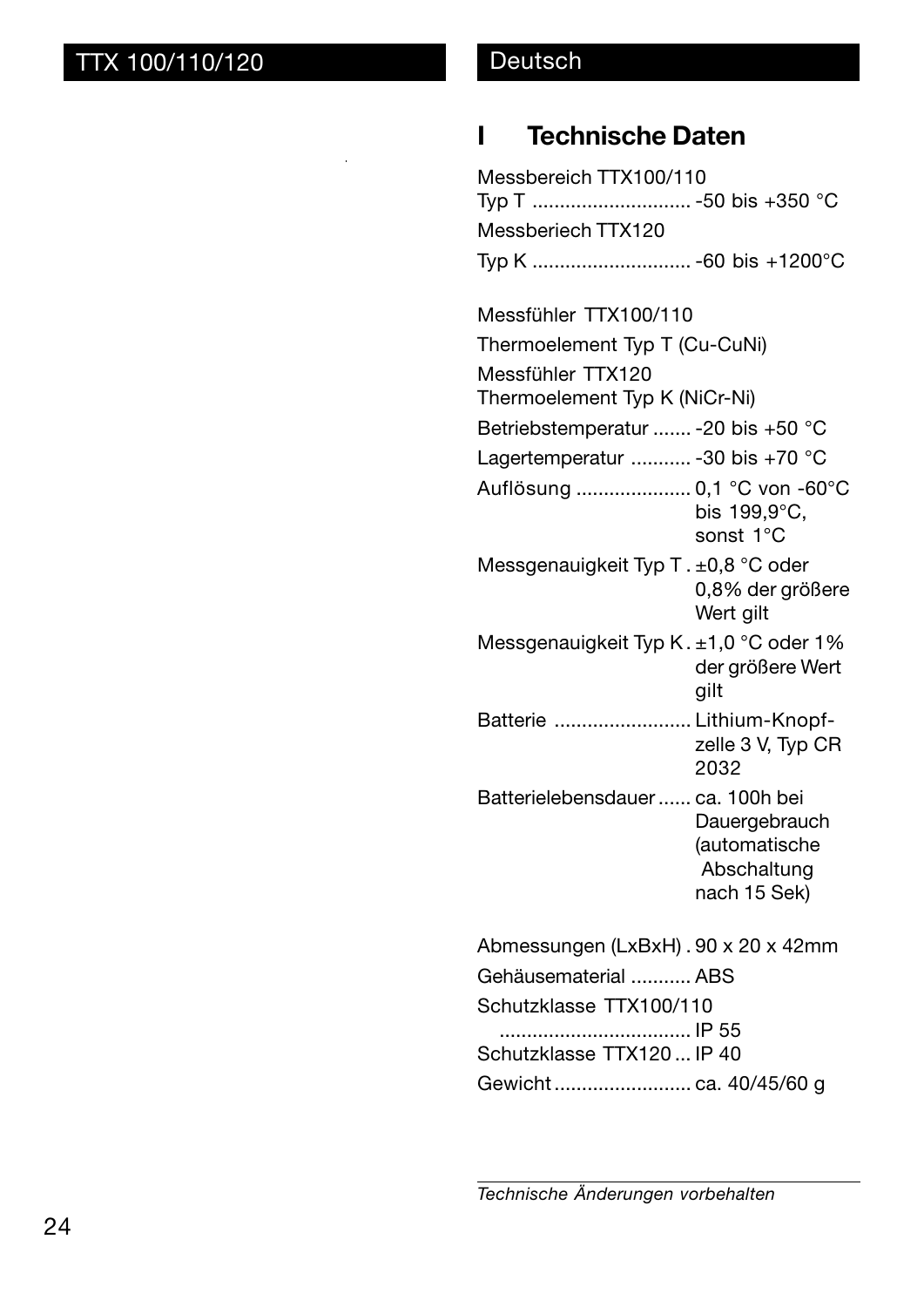### **I Technical data**

Measuring range type T -50 to +350 °C Measuring range type K -60 to +1200 °C

| Sensor TTX100/110  Thermocouple           | type T (Cu-CuNi) |
|-------------------------------------------|------------------|
| Sensor TTX120 Thermocouple                | type K (NiCr-Ni) |
| Operating temperature $. -20$ to $+50$ °C |                  |
|                                           |                  |

Storage temperature .....-30 to +70 °C

- Resolution .................... 0.1 °C from -60°C to +199.9°C, otherwise 1°C
- Precision type T ............ ± 0.8 °C oder 0.8% whichever is greater
- Precision type K ............ ± 1.0 °C oder 1% whichever is greater
- Battery .......................... Lithium coin cell 3 V, type CR 2032

Life time of battery ....... approx. 100h when used continuously (automatic cut-off after 15 sec)

Dimensions (LxWxH) .... 90 x 20 x 42 mm Housing material .......... ABS

Safety class TTX100/110

................................... IP 55 Safety class TTX120 ..... IP 40

Weight ........................... circa 40/45/60 g

English **Français Français** 

### **I Caractéristiques techniques**

Plage de mesures type T .................................de -50°C à +350°C Plage de mesures type K .................................de -60°C à  $+1200^{\circ}$ C Capteur TTX100/110 .................................Thermocouple type T (Cu-CuNi) Capteur TTX120 .................................Thermocouple type K(NiCr-Ni) **Température** de service ..................de -20°C à +50°C de stockage ..............de -30°C à +70°C Résolution ..................0,1°C de -50,0°C iusqu'à  $+199.9^{\circ}$ C dont 1°C Exactitude type T ........± 0,8°C ou 0,8% pour le champ de mesure restant Exactitude type K........± 1,0°C ou 1% pour le champ de mesure restant Pile ................................ Lithium 3 V , type CR 2032 Durée de vie de la pile ... env. 100h lors d´une utilisation prolongée (arrêt automatique après15 sec.) Dimensions (Lxlxh) ....... 90 x 20 x 42 mm Boîtier ........................... ABS Protection TTX100/110 IP 55 Protection TTX120 ....... IP 40 Masse ................................. 40/45/60 g env.

*Subject to technical change Sous réserve de modifications techniques*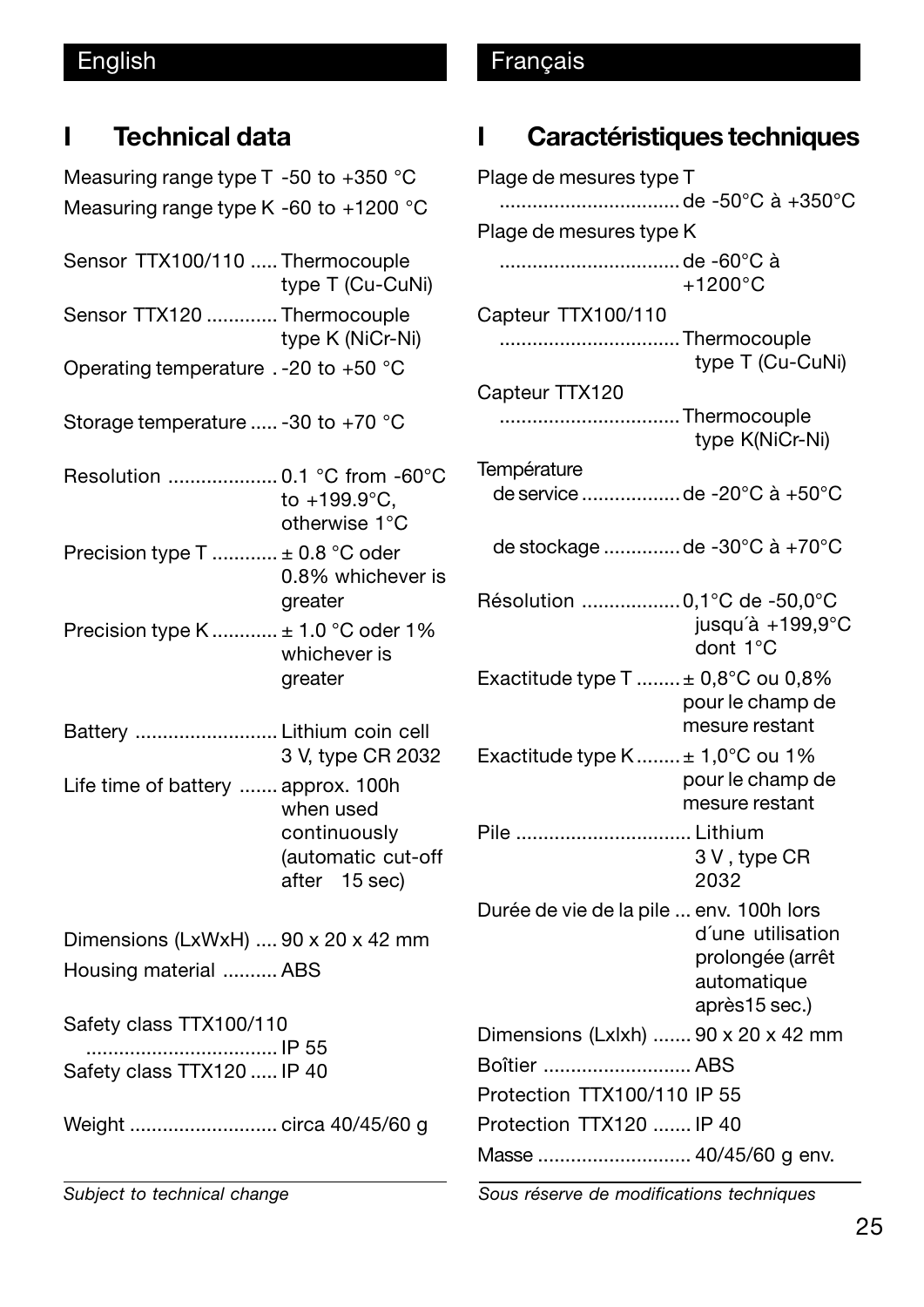|                                                   | Konformitätserklärung<br><b>Conformity declaration</b><br>Déclaration de conformité |                                                                                                                                                                                                       |
|---------------------------------------------------|-------------------------------------------------------------------------------------|-------------------------------------------------------------------------------------------------------------------------------------------------------------------------------------------------------|
|                                                   | ebro Electronic GmbH & Co. KG<br>Peringerstraße 10<br>D-85055 Ingolstadt            |                                                                                                                                                                                                       |
|                                                   | declares in sole responsibility that the product                                    | erklärt in alleiniger Verantwortung, dass das Produkt<br>déclare sous sa seule responsabilité que le produit                                                                                          |
| Geräteart:<br>Type of device:<br>Type d'appareil: | Thermometer<br>Thermometer<br>Thermomètre                                           | Typ:<br>TTX 100/110/120<br>Type:<br>Modèle:                                                                                                                                                           |
|                                                   | übereinstimmt:<br>quideline:                                                        | auf das sich diese Erklärung bezieht, mit der folgenden Richtlinie<br>to which this declaration refers, complies with the following<br>auquel cette déclaration se réfère, est conforme aux directive |
|                                                   |                                                                                     |                                                                                                                                                                                                       |
| Richtlinie:<br>Guideline:<br>Directive:           | EMV-Richtlinie 2004/108/EG<br>EMC Guideline 2004/108/EC                             |                                                                                                                                                                                                       |
|                                                   | CEM Directive 2004/108/CE                                                           | Im Bereich zwischen 123 MHz und 131 MHz bei 3 V/m kann es sein, dass das Gerät nicht der                                                                                                              |

angegebenen Genauigkeit entspricht.

*Between 123 MHz and 131 MHz at 3 V/m, the instrument may not meet its stated accuracy.*

*Entre 123 MHz et 131 MHz à 3 v/m, il est possible que l'instrument ne soit pas conforme à cette précision nominale.*

Prüfstellen: *Inspected by: Organisme de contrôle:*

TÜV Rheinland Product Safety GmbH Am Grauen Stein D-51105 Köln

-ebro

Ingolstadt, 05.04.2005

**Kitchest Ray** 

**Obro Ele** 

Wolfgang Klün Geschäftsführer *Managing director Directeur gérant*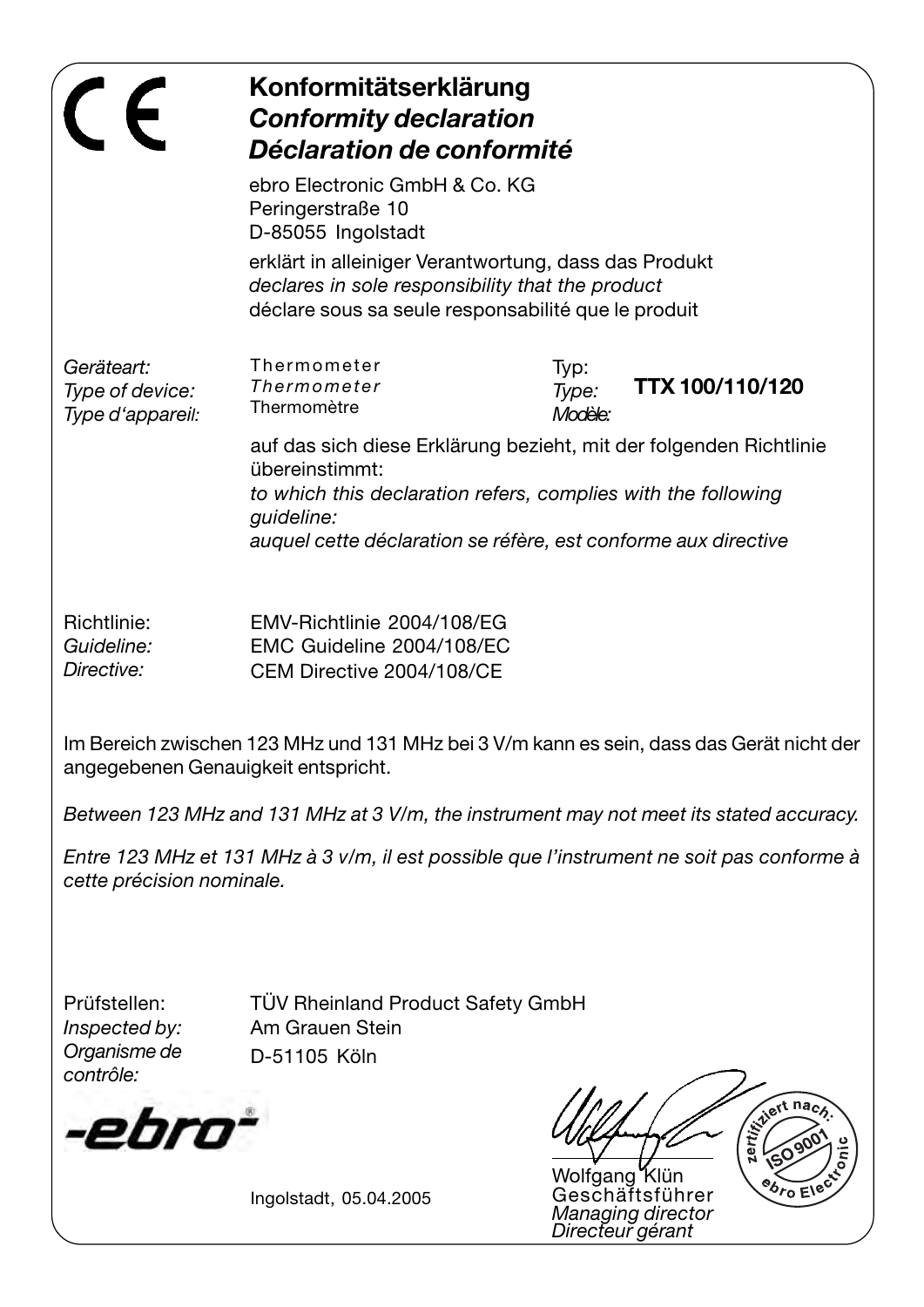# Notizen/Notes/Note